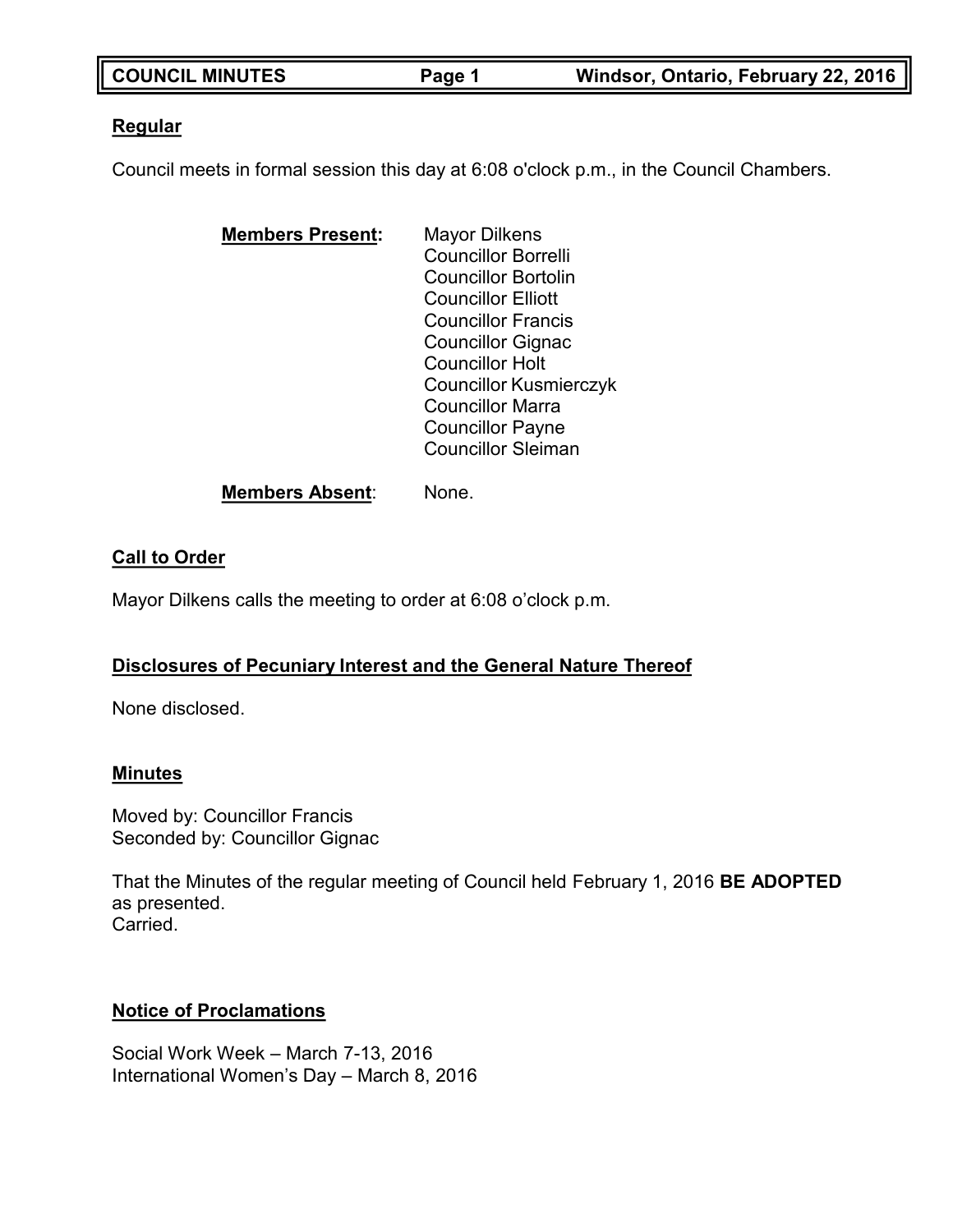### **Committee of the Whole**

Moved by: Councillor Holt Seconded by: Councillor Kusmierczyk

That Council do now rise and move into Committee of the Whole with the Mayor presiding for the purpose of dealing with:

(a) communication items;

- (b) consent agenda;
- (c) hearing requests for deferrals or referrals of any items of business;
- (d) hearing presentations and delegations;
- (e) consideration of business items;
- (f) consideration of Committee reports:
	- (i) **Report of Special In-Camera Meeting or other Committee as may be held prior to Council** (if scheduled); and

(g) consideration of by-laws 6-2016 and 27-2016 through 29-2016 (inclusive). Carried.

# **Communications**

Moved by: Councillor Marra Seconded by: Councillor Payne

Decision Number: CR98/2016

That the following Communication Items 1 to 17 inclusive, as set forth in the Council Agenda **BE REFERRED** as noted:

| <b>Item</b>    | <b>From</b>                                                        | <b>Description</b>                                                                                                                                                                                                                   |
|----------------|--------------------------------------------------------------------|--------------------------------------------------------------------------------------------------------------------------------------------------------------------------------------------------------------------------------------|
| 1              | <b>Public Works and</b><br><b>Government Services</b><br>Canada    | Expropriation - Gordie Howe International Bridge.<br><b>City Solicitor</b><br><b>City Planner</b><br><b>Chief Financial Officer &amp; City Treasurer</b><br>Note & File<br>ST/8821                                                   |
| $\overline{2}$ | Ministry of Municipal<br><b>Affairs and Housing</b>                | Ontario Investing \$92 Million to Create Jobs and Retrofit<br>Social Housing.<br><b>Chief Financial Officer &amp; City Treasurer</b><br><b>Community Development &amp; Health Commissioner</b><br><b>Note &amp; File</b><br>EI/10822 |
| 3              | Ministry of the<br><b>Environment and</b><br><b>Climate Change</b> | Environmental Compliance Approval for the construction of<br>sanitary and storm sewers on Cypress Avenue.<br>Note & File<br><b>SW2016</b>                                                                                            |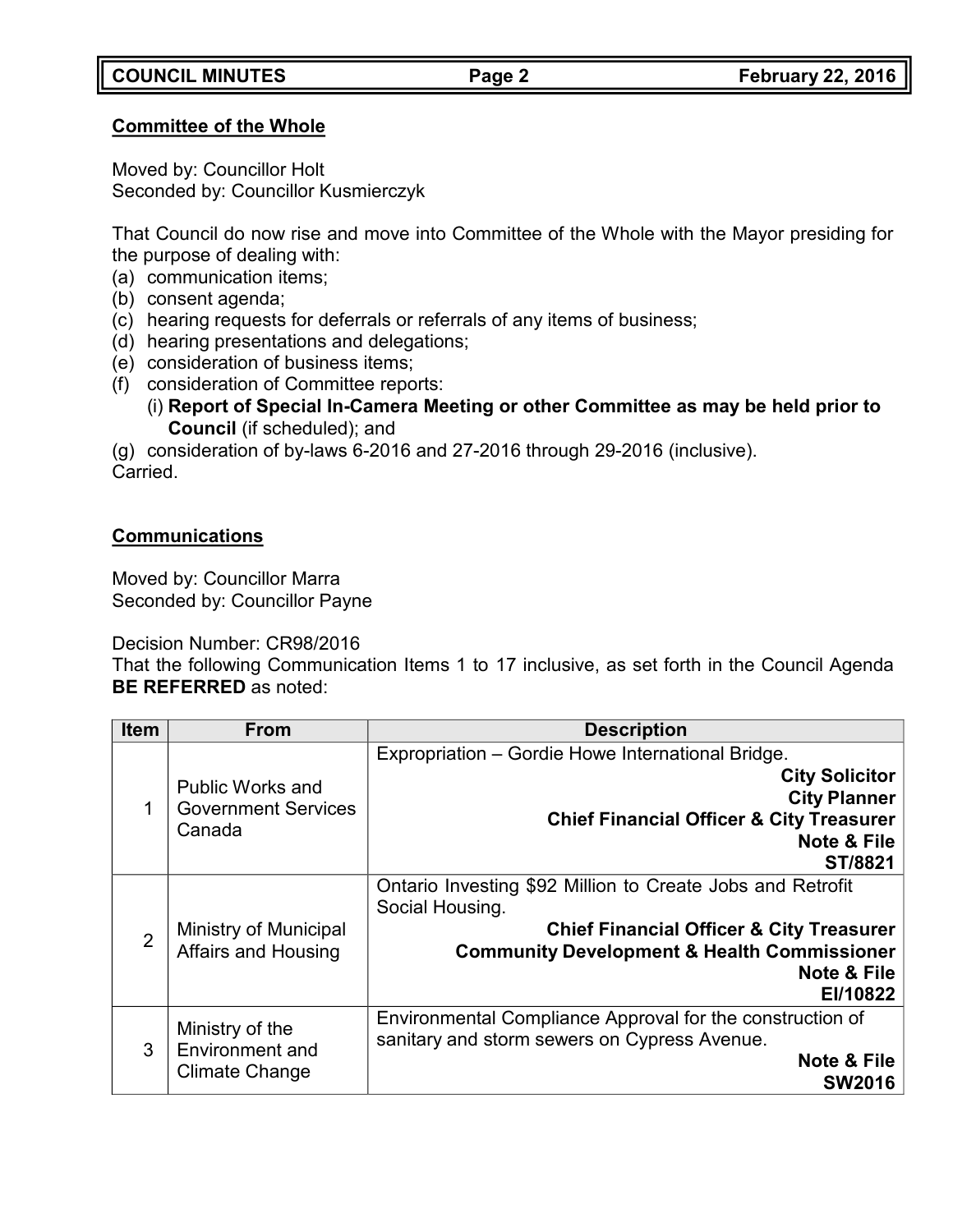**COUNCIL MINUTES Page 3 February 22, 2016**

| $\overline{4}$ | <b>Ontario Municipal</b><br>Board (OMB)                               | Decision and Order of the Board regarding a minor variance of<br>the zoning by-law at 2478-2482 Tecumseh Road East.<br><b>City Planner</b><br><b>City Solicitor</b><br><b>Note &amp; File</b><br>ZC2016                                                                                                  |
|----------------|-----------------------------------------------------------------------|----------------------------------------------------------------------------------------------------------------------------------------------------------------------------------------------------------------------------------------------------------------------------------------------------------|
| 5              | <b>Municipal Employer</b><br><b>Pension Centre</b><br>Ontario (MEPCO) | Response to letter from the City of Windsor regarding<br>CR32/2016.<br><b>Executive Director, Human Resources</b><br><b>Chief Financial Officer &amp; City Treasurer</b><br><b>Note &amp; File</b><br>GP2016                                                                                             |
| 6              | <b>Municipal Employer</b><br><b>Pension Centre</b><br>Ontario (MEPCO) | Ontario Proposes One Year Delay in Ontario Retirement<br>Pension Plan (ORPP) for one year.<br><b>Executive Director, Human Resources</b><br><b>Chief Financial Officer &amp; City Treasurer</b><br><b>Note &amp; File</b><br>GP2016<br>GF2016                                                            |
| $\overline{7}$ | <b>Town of Tecumseh</b>                                               | Notice of Public<br>Meeting for Proposed Official Plan<br>Amendment and Zoning By-Law Amendment to be held on<br>February 23, 2016 at 5:00 p.m. in the Town Municipal Office<br>Council Chambers 917 Lesperance Road.<br><b>City Planner</b><br><b>City Solicitor</b><br><b>Note &amp; File</b><br>Z2016 |
| 8              | <b>Town of Lakeshore</b>                                              | Notice of Public Open House regarding the 5-Year Official<br>Plan Review to be held on February 29, 2016 from 3:00 pm to<br>7:00 pm at the Atlas Tube Centre, 447 Renaud Line,<br>Lakeshore.<br><b>City Planner</b><br><b>City Solicitor</b><br><b>Note &amp; File</b><br>GM2016                         |
| 9              | <b>Union Gas</b>                                                      | Notice of application with the Ontario Energy Board for<br>approval of the Panhandle Relocation Project.<br><b>City Planner</b><br><b>City Engineer</b><br><b>City Solicitor</b><br><b>Note &amp; File</b><br>ST/8821                                                                                    |
| 10             | Goodwill Industries -<br><b>Essex Kent Lambton</b>                    | Media release entitled "Local Goodwills across Canada Solid;<br>Appealing to Communities for Continued Support"<br><b>Community Development &amp; Health Commissioner</b><br><b>Note &amp; File</b><br><b>APR2016</b>                                                                                    |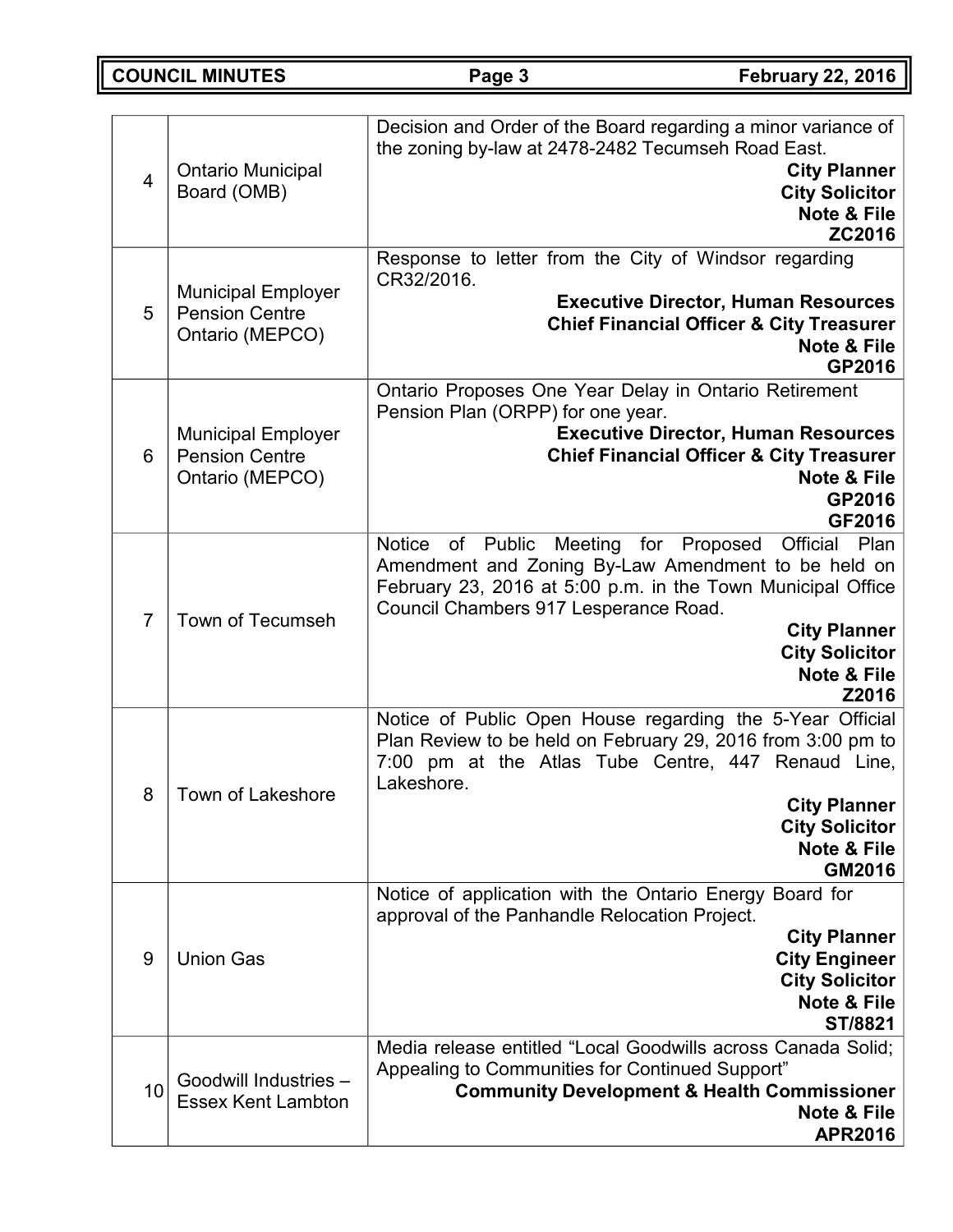**COUNCIL MINUTES Page 4 February 22, 2016**

| Secretary/Treasurer,<br>11 Committee of<br>Adjustment | Committee of Adjustment Agenda for meeting to be held on<br>Thursday, February 25, 2016 at 3:30 p.m., Council Chambers,<br>3rd Floor, Windsor City Hall.<br><b>Note &amp; File</b>       |
|-------------------------------------------------------|------------------------------------------------------------------------------------------------------------------------------------------------------------------------------------------|
|                                                       | ZC2016                                                                                                                                                                                   |
| Manager of Urban<br>12<br>Design                      | Application of A.D.E. Development & Leasing Corp. for Site<br>Plan Approval to permit a 3 storey, 15 unit condominium at<br>7400 (7448) Wyandotte Street East.<br><b>Note &amp; File</b> |
|                                                       | ZS/12432                                                                                                                                                                                 |
| Manager of Urban<br>13<br>Design                      | Application of A.D.E. Development & Leasing Corp. for Site<br>Plan Approval to permit a proposed 3 storey 33 unit<br>condominium at 233 Watson Avenue.                                   |
|                                                       | <b>Note &amp; File</b><br>ZS/12433                                                                                                                                                       |
| Manager of Urban<br>14<br>Design                      | Application of WIND Mobile Corp. for Site Plan Approval to<br>permit a new proposed 40m monopole telecommunication<br>facility and radio-equipment at 2541 Dougall Avenue.               |
|                                                       | <b>Note &amp; File</b><br>ZS/12436                                                                                                                                                       |
| Manager of Urban<br>15<br>Design                      | Application of ABC Day Nursery of Windsor for Site Plan<br>Approval to permit a modular classroom addition at 2495<br>Arthur/4540 Somme Street.                                          |
|                                                       | <b>Note &amp; File</b><br>ZS/12437                                                                                                                                                       |
| Manager of Urban<br>16<br>Design                      | Application of Rosati Development Corp. for Site Plan<br>Approval to permit a medical building at 525 Cabana Road<br>East.                                                               |
|                                                       | <b>Note &amp; File</b><br>ZS/12438                                                                                                                                                       |
| City and School                                       | Minutes from the meeting held Thursday, February 11, 2016.                                                                                                                               |
| <b>Boards Liaison</b><br>17 <sup>1</sup><br>Committee | <b>Note &amp; File</b><br><b>MB2016</b>                                                                                                                                                  |
| Carried.                                              |                                                                                                                                                                                          |

# **Consent Agenda**

Moved by: Councillor Sleiman Seconded by: Councillor Borrelli

That the following Consent Agenda and the recommendations contained in the administrative reports **BE APPROVED** as amended:

Item 2 Managed Services Agreement between The Corporation of the City of Windsor and the Windsor Detroit Tunnel Corporation (WDTC) Item 4 2016 Insurance Review and RFP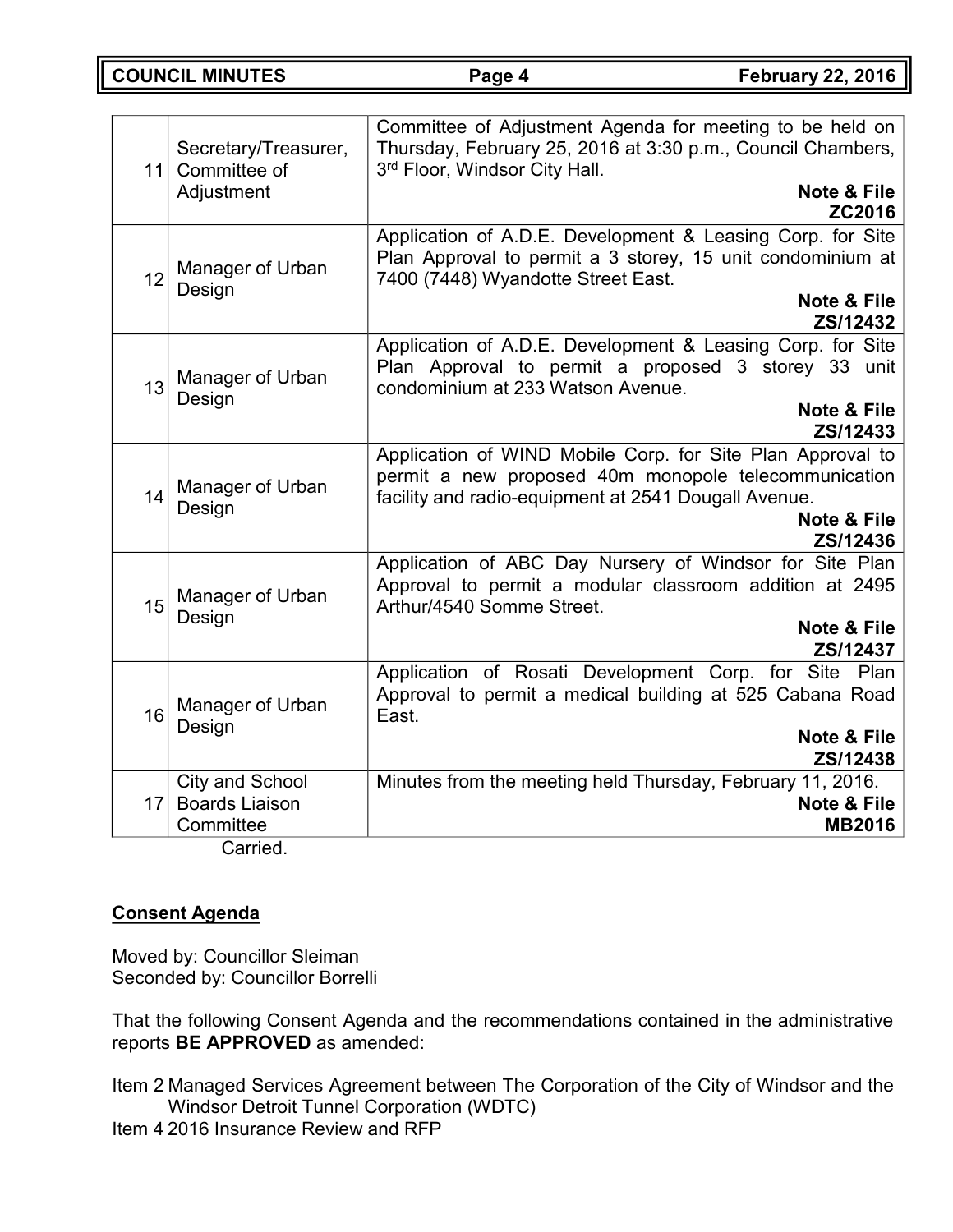| <b>COUNCIL MINUTES</b> | Page 5 | <b>February 22, 2016</b> |
|------------------------|--------|--------------------------|
|                        |        |                          |

- Item 5 Windsor Utilities Commission: George Avenue Reservoir; EnWin Utilities Ltd.: Substations (various)
- Item 9 Social Housing Electrical Efficiency Program (SHEEP) and the Social Housing Apartment Retrofit Program (SHARP)

### **Consent Committee Reports**

| Social Development, Health & Culture Standing Committee |                |                                                                                                                                             |  |
|---------------------------------------------------------|----------------|---------------------------------------------------------------------------------------------------------------------------------------------|--|
| No.                                                     |                | <b>Description</b>                                                                                                                          |  |
|                                                         | Report No. 376 | Investment Plan with the Ministry of Municipal Affairs and<br>Housing (MMAH) for the Community Homelessness Prevention<br>Initiative (CHPI) |  |

Carried.

### **Deferrals and/or Referrals and Withdrawals**

None requested.

# **Presentations & Delegations:**

#### **DELEGATIONS**

#### **Proposed expropriation of lands in airport area (Legal File EXP7842-7843)**

#### **Ondrej Sabo, Solicitor representing property owner Rosemary Tako**

Ondrej Sabo, Solicitor representing property owner Rosemary Tako, appears before Council to provide comment regarding the proposed expropriation of lands in the airport area, stating that if the expropriation of Ms. Tako's land is approved, that Council consider an arrangement that would allow her to remain on the property for as long as possible, until her land is actually needed, either in the form of a lease or rental accommodation from the City for the immediate future, as she greatly enjoys the privacy on her land, and has not been able to find a comparable property anywhere in Windsor thus far.

> Agenda Item: 1 Report Number: 18112 Clerk's File: APM2016

(For final disposition of this matter, see Clause **CR88/2016** in Schedule "A" attached hereto.)

### **FCM – Green Municipal Fund Agreement for the development of the Corporate Climate Action Plan and the Community Energy Plan**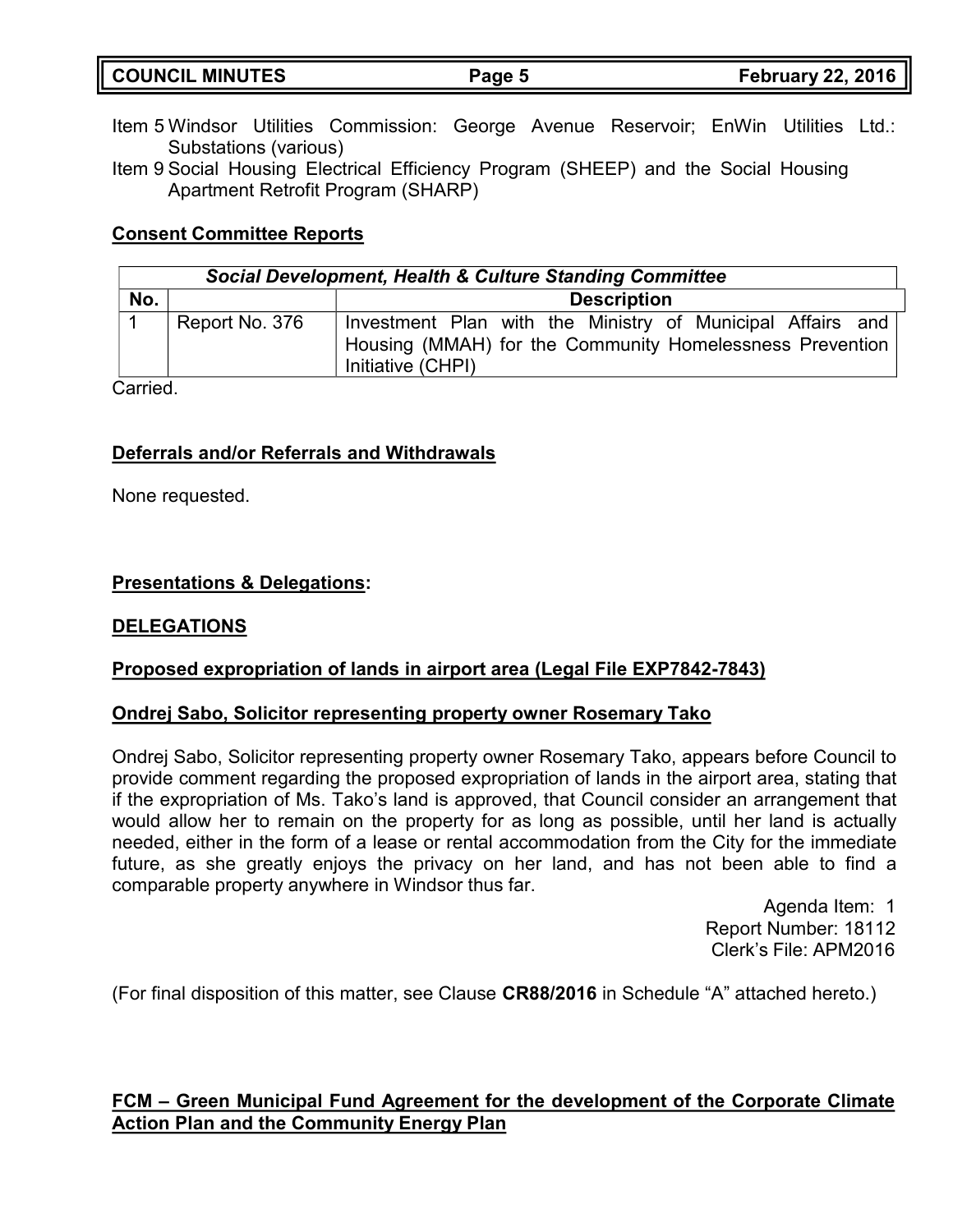### **David Hanna, Resident of Ward 1**

David Hanna, resident of Ward 1, appears before Council to provide comment regarding the Federation of Canadian Municipalities (FCM) Green Municipal Fund agreement for the development of the Corporate Climate Action Plan and the Community Energy Plan, applauding this application, but concludes by advising Council of the need for greater community engagement on the matter, as this engagement has not been too successful in the most recent past.

> Agenda Item: 7 Report Number: 18114 Clerk's File: EI/10822

(For final disposition of this matter, see Clause **CR94/2016** in Schedule "A" attached hereto.)

#### **Waste and Recycling Tender Results**

#### **Rob Kolody, President of CUPE Local 82**

Rob Kolody, President of CUPE Local 82, appears before Council and is available for questions regarding the Waste and Recycling Tender Results.

> Agenda Item: 8 Report Number: 18116 Clerk's File: EI/12444

(For final disposition of this matter, see Clause **CR95/2016** in Schedule "A" attached hereto.)

# **Regular Business Items (for final disposition of these matters see Schedule "A" attached)**

Item 3 2016 Chevrolet Detroit Belle Isle Grand Prix Item 6 2016 Enhanced Capital Funding for Ward Funds

# **Consideration of Committee Reports**

Moved by: Councillor Francis Seconded by: Councillor Gignac

Decision Number: CR99/2016 That the **Report of the special In-camera** meeting held February 22, 2016, **BE ADOPTED** as presented. Carried. Councillor Elliott was absent from the meeting when the vote was taken on this matter.

ACO2016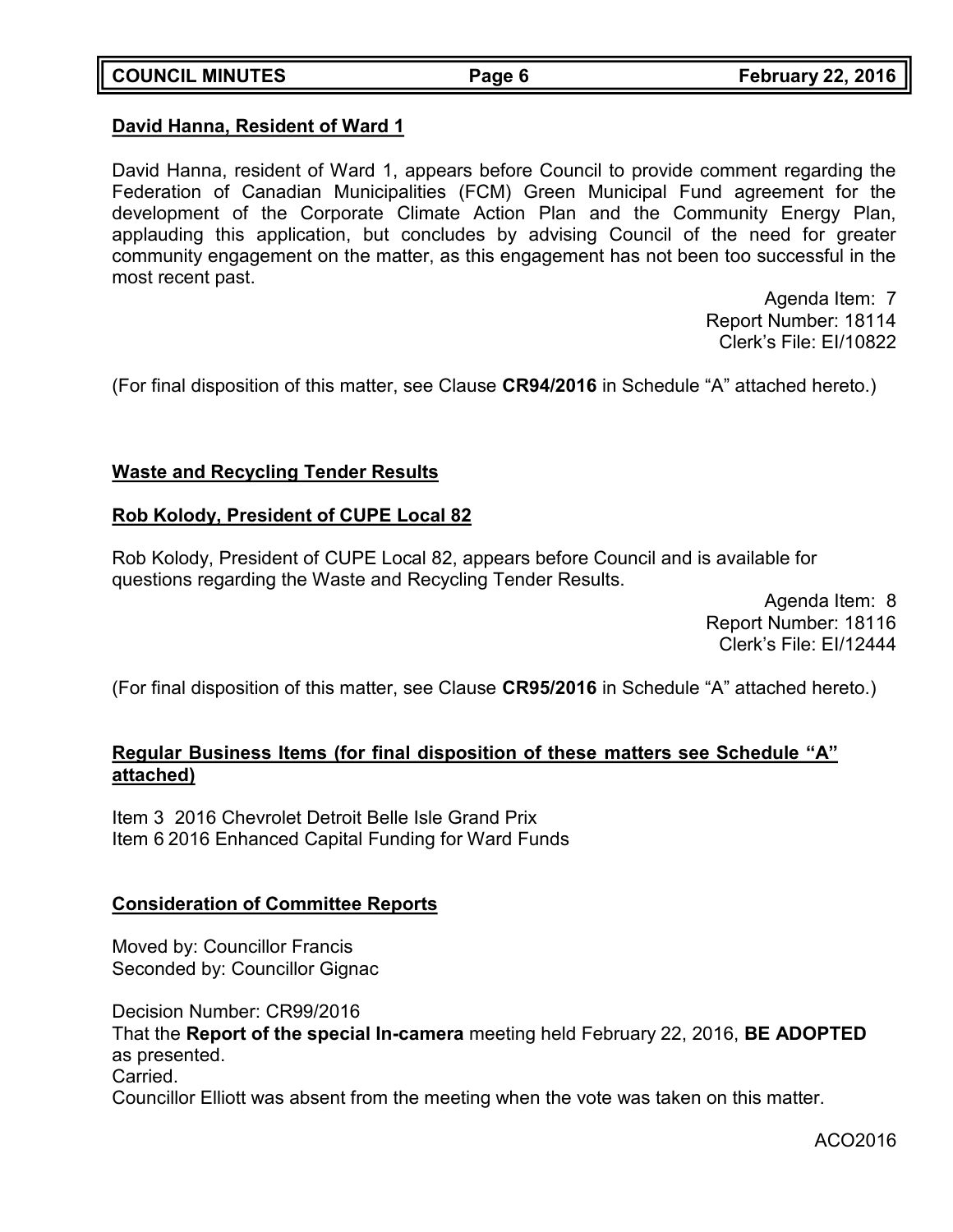# **By-laws**

Moved by: Councillor Holt Seconded by: Councillor Kusmierczyk

That the following By-laws No. 6-2016 and 27-2016 through 29-2016 (inclusive), be introduced and read a first and second time:

- 6-2016 "A BY-LAW TO APPOINT ONORIO COLUCCI AS THE CHIEF ADMINISTRATIVE OFFICER FOR THE CORPORATION OF THE CITY OF WINDSOR, AND TO RESCIND THE APPOINTMENT OF HELGA REIDEL AS THE CHIEF ADMINISTRATIVE OFFICER OF THE CORPORATION OF THE CITY OF WINDSOR", authorized by CR45/2016, adopted February 1, 2016
- 27-2016 "A BY-LAW TO RESCIND THE APPOINTMENT OF HELGA REIDEL AS A DEPUTY CLERK OF THE CORPORATION OF THE CITY OF WINDSOR", authorized by CR45/2016, adopted February 1, 2016
- 28-2016 "A BY-LAW TO FURTHER AMEND BY-LAW 9023 BEING A BY-LAW TO REGULATE VEHICULAR PARKING WITHIN THE LIMITS OF THE CITY OF WINDSOR ON MUNICIPAL STREETS, MUNICIPAL PARKING LOTS AND PRIVATE PROPERTIES", authorized by M500-2015, adopted December 7, 2015
- 29-2016 "A BY-LAW TO CONFIRM THE PROCEEDINGS OF THE COUNCIL OF THE CORPORATION OF THE CITY OF WINDSOR AT ITS MEETING HELD ON THE TWENTY SECOND DAY OF FEBRUARY, 2016"

Carried.

Councillor Elliott was absent from the meeting when the vote was taken on this matter.

Moved by: Councillor Marra Seconded by: Councillor Payne

That the Committee of the Whole does now rise and report to Council respecting the business items considered by the Committee:

- **1) Communication Items (as presented)**
- **2) Consent Agenda (as amended)**
- **3) Items Deferred Items Referred**
- **4) Consideration of the Balance of Business Items (see Schedule "A")**
- **5) Committee Reports (as presented)**
- **6) By-laws given first and second readings (as presented)**

Carried.

Councillor Elliott was absent from the meeting when the vote was taken on this matter.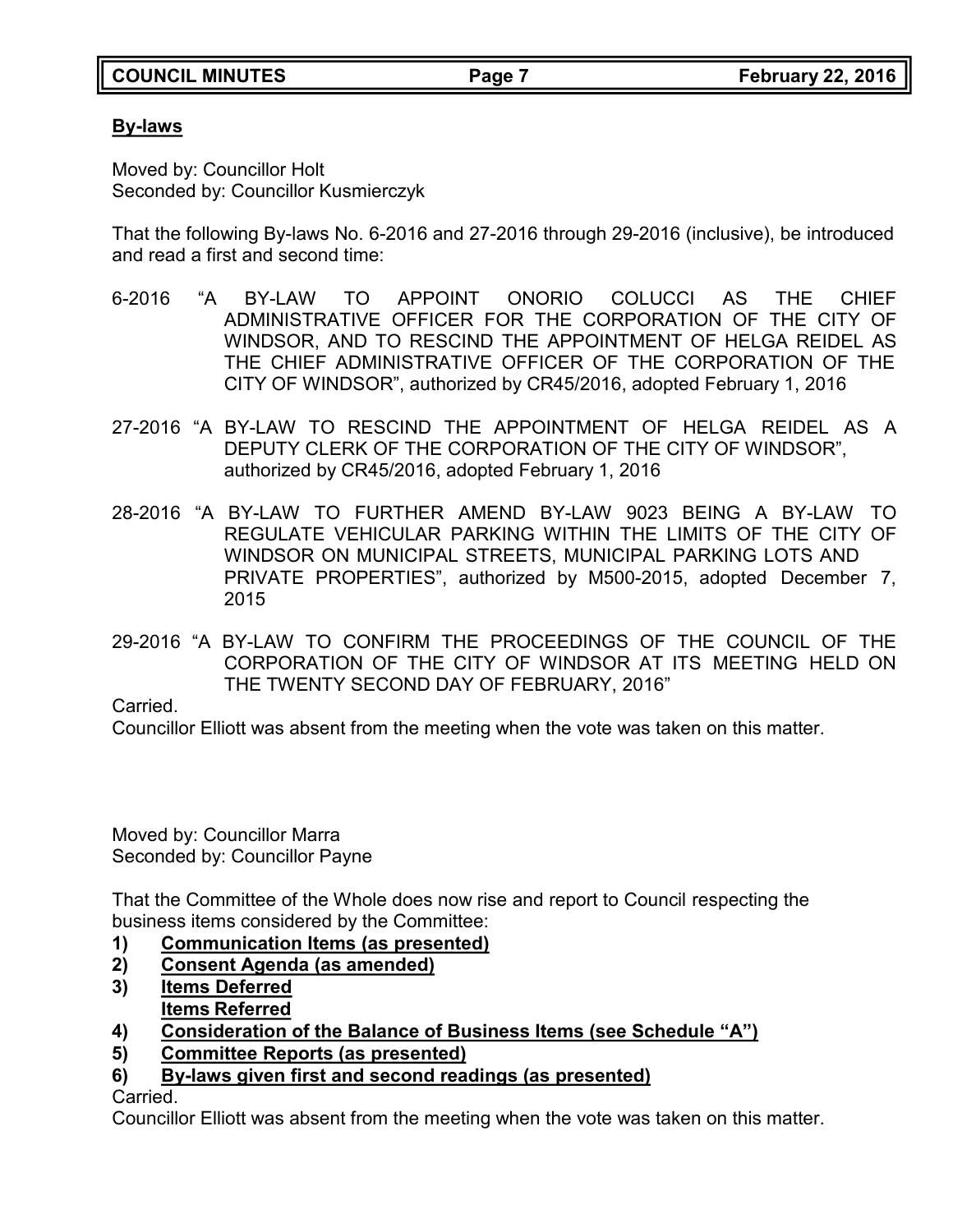### **Notices of Motion**

Councillor Bortolin gives notice that he intends to introduce a motion at the March 7, 2016 meeting of Council regarding reconsideration of the waiver of fees for sidewalk patio encroachment fees until 2018.

SE2016

# **Third Reading of By-laws**

Moved by: Councillor Sleiman Seconded by: Councillor Borrelli

That the following By-laws No. 6-2016 and 27-2016 through 29-2016 (inclusive), having been read a first and second time be now read a third time and finally passed and that the Mayor and Clerk **BE AUTHORIZED** to sign and seal the same notwithstanding any contrary provision of the Council.

Carried.

Councillor Elliott was absent from the meeting when the vote was taken on this matter.

# **Petitions**

None presented.

# **Council Questions**

Moved by: Councillor Francis Seconded by: Councillor Gignac

#### Decision Number: CR100/2016

That the following Council Question by Councillor Marra **BE APPROVED**, and that Administration **BE DIRECTED** to proceed with the necessary actions to respond to the Council Question in the form of a written report, consistent with Council's instructions, and in accordance with Section 17.1 of the Procedure By-law 98-2011:

#### **CQ9-2016**

Asks that Administration from Parks, Facility and Recreation Department meet with Mr. John Zucchet and his committee, Chair of the Board of Directors for Windsor's AKO Fratman Board of Directors, to further explore and discuss AKO's proposed plans for Windsor Stadium and the Potential impact on abutting City of Windsor parkland and recreational/sports fields. Administration is then requested to report their findings and any possible recommendations to City Council.

Carried.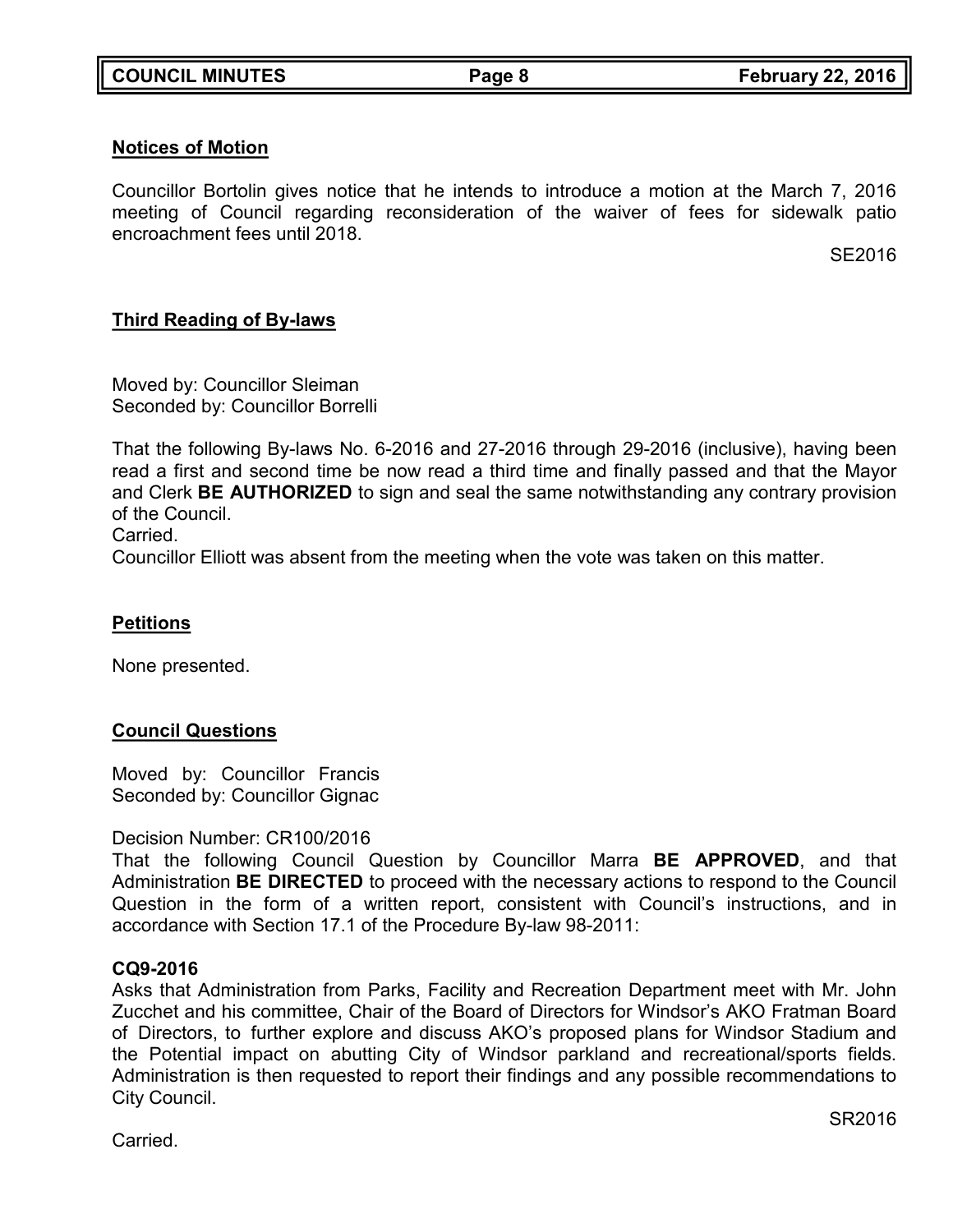**COUNCIL MINUTES Page 9 February 22, 2016**

Moved by: Councillor Francis Seconded by: Councillor Gignac

Decision Number: CR101/2016

That the following Council Question by Councillor Kusmierczyk **BE APPROVED**, and that Administration **BE DIRECTED** to proceed with the necessary actions to respond to the Council Question in the form of a written report, consistent with Council's instructions, and in accordance with Section 17.1 of the Procedure By-law 98-2011:

# **CQ10-2016**

Asks that administration report back on best practices from other cities regarding metered onstreet accessible parking AND to provide feasibility and cost of implementing free metered parking for residents with Accessible Parking Permits.

Carried.

### **Adjournment**

Moved by: Councillor Holt Seconded by: Councillor Kusmierczyk

That this Council meeting stand adjourned until the next regular meeting of Council or at the call of the Mayor. Carried.

Accordingly, the meeting is adjourned at 8:32 o'clock p.m.

**MAYOR**

**THIS IS A DRAFT COPY**

# **DEPUTY CITY CLERK/SENIOR MANAGER OF COUNCIL SERVICES**



ST2016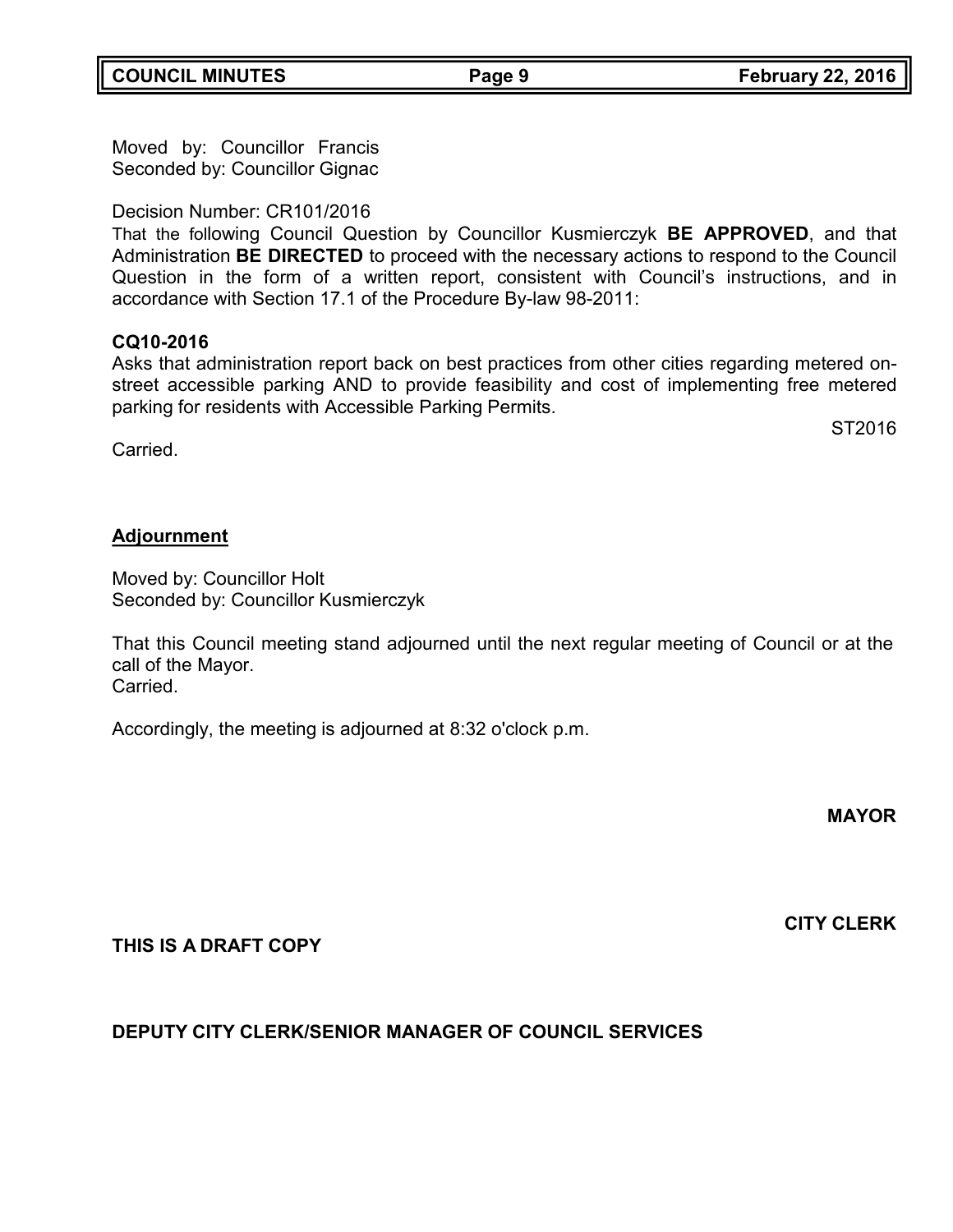Moved by: Councillor Gignac Seconded by: Councillor Marra

### Decision Number: CR88/2016

That the City Council of the City of Windsor acting as the approving authority pursuant to the *Expropriations Act* hereby resolves to **EXPROPRIATE** the lands described in Schedule "A" hereto and authorizes the CAO and City Clerk to **EXECUTE** the necessary Expropriation Plan and **REGISTER** the same on title, as well as the Certificate of Approval and all other necessary documents to put the expropriation into effect; and further,

That the reasons stated for the expropriation of the lands be the same as those stated by the Inquiry Officer, David Vine Q.C., that being for the purposes of consolidation into the Windsor Airport lands as part of the Economic Revitalization Community Improvement Plan and works ancillary thereto and further;

That Mr. Edwin Hooker, counsel for the Janisses **BE PAID** costs of \$200; and further,

That administration **BE DIRECTED** to undertake discussions with representatives of Ms. Tako for the possibility of allowing her to remain on the property for as long as possible, until her land is actually needed, either in the form of a lease or rental accommodation from the City for the immediate future, and that administration **REPORT BACK** to Council on those discussions.

Carried.

At the request of Councillor Kusmierczyk a **recorded vote** is taken:

# **RESULTS OF RECORDED VOTE:**

|         | In Favour Councillors Gignac, Borrelli, Elliott, Francis, Holt, Marra, Payne, Sleiman<br>and Mayor Dilkens |
|---------|------------------------------------------------------------------------------------------------------------|
|         | Opposed Councillors Kusmierczyk and Bortolin                                                               |
| Abstain | ∥None                                                                                                      |
| Absent  | None                                                                                                       |

**Appendices** Schedule A

> Agenda Item: 1 Report Number: 18112 Clerk's File: APM2016

Internal Distribution Legal [Patrick Brode] City Solicitor Executive Director of Planning and Building Chief Financial Officer and City Treasurer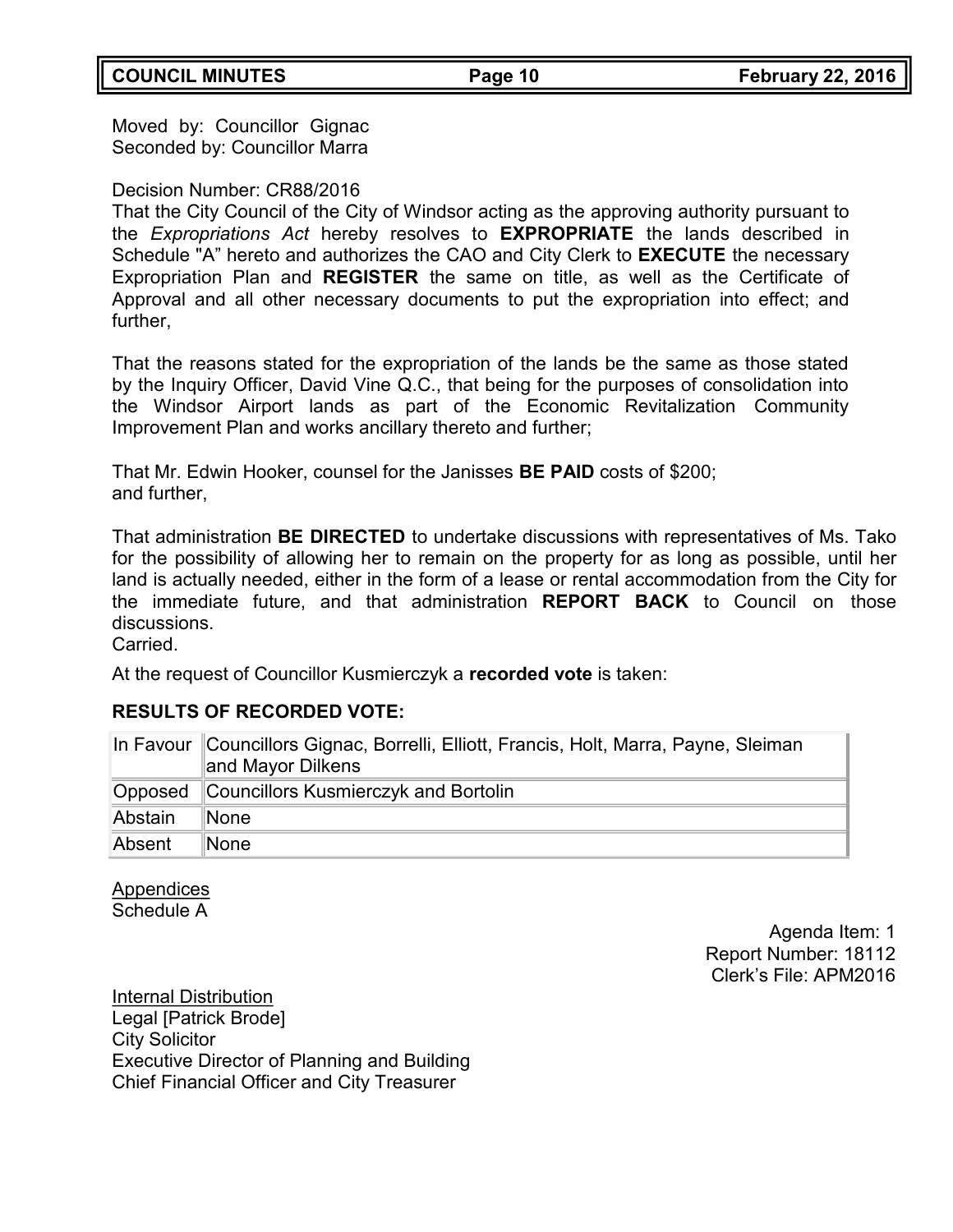#### External Distribution

| <b>Andrea Thielk</b>            | 150 Ouellette Place    | athielk@injurylawgroup.ca |
|---------------------------------|------------------------|---------------------------|
| <b>Andrea Thielk</b>            | Suite 101              |                           |
| <b>Professional Corporation</b> | Windsor, ON N8X 1L9    |                           |
| Ondrej Sabo                     | 37 Ridout Street South | osabo@ledroitlaw.com      |
| Ledroit Law                     | London, ON N6C 3W7     |                           |
| <b>Edwin Hooker</b>             | 72 Talbot Street North | ehooker@wolfhooker.com    |
| <b>Wolf Hooker</b>              | Suite 100              |                           |
| Professional Corporation        | Essex, ON N8M 1A2      |                           |

Moved by: Councillor Sleiman Seconded by: Councillor Borrelli

### Decision Number: CR89/2016

**THAT** City Council **APPROVE** the following requests of the Windsor Detroit Tunnel Corporation (WDTC) pertaining to the draft Managed Services Agreement attached:

- I. **THAT** the Chief Administrative Officer and the City Clerk **BE AUTHORIZED** to execute a Managed Services Agreement with WDTC allowing the Corporation of the City of Windsor to provide staffing and administrative services to oversee the management of the Canadian Tunnel assets; the Agreement to be satisfactory in form and content to the City Solicitor and in financial and technical content to City's Treasurer/CFO; and,
- II. **THAT** in recognition of the ongoing need for a Tunnel Financial Officer, that the City's Executive Director of Human Resources **BE AUTHORIZED** to recruit, on behalf of the Windsor Detroit Tunnel Corporation, a Tunnel Financial Officer on a full-time, permanent basis, adding 1 (one) permanent FTE to the City's complement, subject to all non union employment conditions offered by the city, and that the fully burdened costs of this position be charged to the Windsor Detroit Tunnel Corporation with the understanding that, should the WDTC decide to amend its staffing requirements in any way, that any legacy costs related to the employees be charged proportionally to the WDTC; and,
- III. **THAT** City Council **AUTHORIZE** the City Solicitor to provide such services as may be required from time to time to the Windsor Detroit Tunnel Corporation.

Carried.

Agenda Item: C2 Report Number: 18117 Clerk's File: MT/11906

Appendices Draft Agreement

Internal Distribution Chief Administrative Officer [Helga Reidel] City Solicitor Chief Financial Officer and City Treasurer Executive Director of Human Resources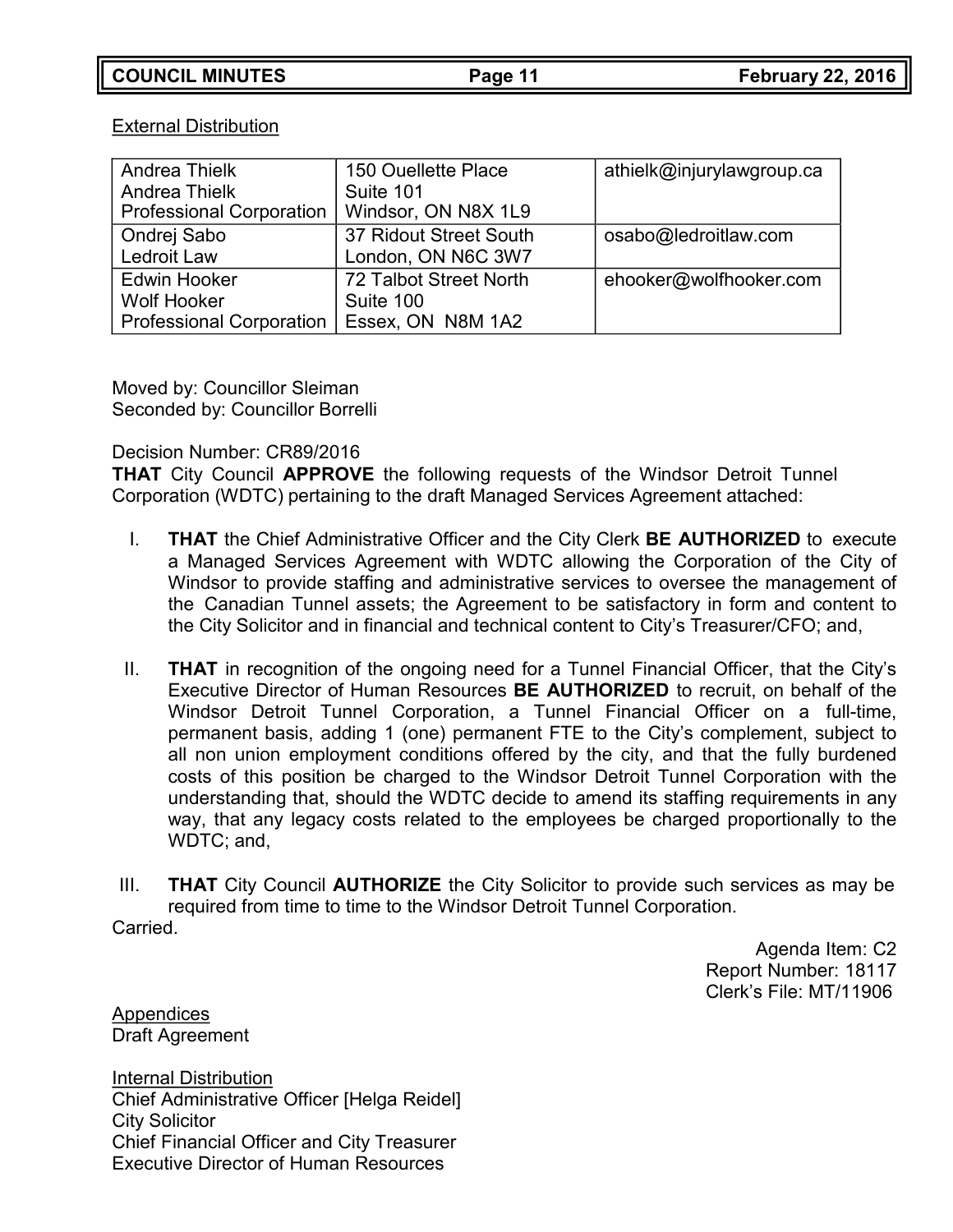External Distribution

Moved by: Councillor Francis Seconded by: Councillor Gignac

Decision Number: CR90/2016

That City Council **APPROVE** the release of \$50,000, allocated as a placeholder in the 2016 Approved Capital Budget, to support the City of Windsor's participation in the 2016 Chevrolet Detroit Belle Isle Grand Prix, subject to a **REPORT BACK** to Council prior to 2017 budget deliberations, outlining the results derived and benefits realized from allocating funds to the 2016 Grand Prix; and,

That City Council **DIRECTS** that the City Clerk and Chief Administrative Officer **BE AUTHORIZED** to execute the associated agreements, satisfactory in form to the City Solicitor and the City Treasurer and in technical content to the Mayor. Carried. Councillors Kusmierczyk, Bortolin, Marra and Holt voting nay.

> Agenda Item: 3 Report Number: 18122 Clerk's File: SR/12442

Internal Distribution Mayor Drew Dilkens Chief Financial Officer and City Treasurer City Solicitor

External Distribution

Moved by: Councillor Sleiman Seconded by: Councillor Borrelli

Decision Number: CR91/2016

- I. That Administration **BE DIRECTED** to issue a Request for Proposals to engage a consultant to review the City's insurance needs and to assist in the preparation and evaluation of a Request for Proposals for insurance services; and
- II. That the cost of the consultant **BE FUNDED** from the Self Insurance Reserve Fund 142, with a total cost having an upset limit of \$30,000 plus applicable taxes.
- III. That the Chief Administrative Officer and City Clerk **BE AUTHORIZED** to sign an agreement with the successful proponent, approved by the City Solicitor as to legal content, the Chief Financial Officer and City Treasurer as to financial content, and the Manager of Risk and Insurance as to technical content.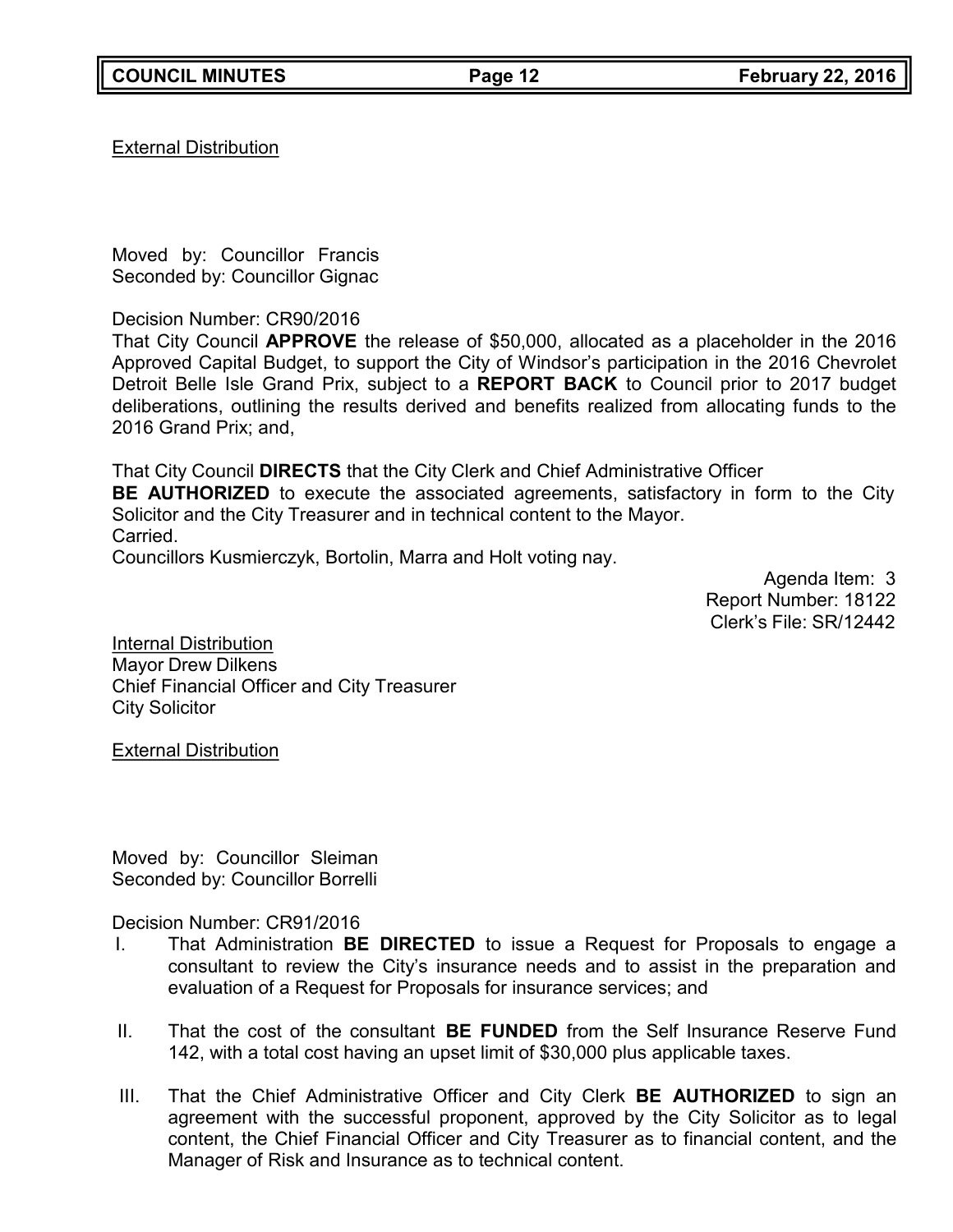| <b>COUNCIL MINUTES</b> | Page 13 | <b>February 22, 2016</b> |
|------------------------|---------|--------------------------|
|                        |         |                          |

- IV. That Administration **BE AUTHORIZED** to issue a Request for Proposals for insurance services in 2016 for the 2017 underwriting year, and to provide Ontario Municipal Insurance Exchange (OMEX) with notice by May 31, 2016 that the City may terminate its subscription with OMEX commencing January 1, 2017.
- V. That Administration **BE DIRECTED** to report to Council with the results of the insurance RFP.

Carried.

Agenda Item: C4 Report Number: 18119 Clerk's File: MT/10869

Internal Distribution Purchasing and Risk Management [Dana Paladino] City Solicitor Chief Financial Officer and City Treasurer

External Distribution

*CR92/2016 AMENDED BY CR239/2016 ADOPTED BY COUNCIL APRIL 18, 2016* Moved by: Councillor Sleiman Seconded by: Councillor Borrelli

Decision Number: CR92/2016

- I. That the Executive Director of Parks **BE AUTHORIZED** to conduct public consultation regarding the sale of George Avenue Park to the Windsor Utilities Commission, subject to the retention of a permanent easement for use as parkland; and,
- II. That the Chief Administrative Officer and City Clerk **BE AUTHORIZED** to sign an Agreement of Purchase and Sale with the Windsor Utilities Commission, suitable in technical content to the Manager of Real Estate Services, in financial content to the City Treasurer, and in legal content to the City Solicitor, pertaining to George Avenue Park, situated at the southeast corner of Wyandotte Street East and George Avenue, as follows:
	- **Legal Description**: PIN 01097-0732: Part Lot 105, Concession 1 Sandwich East as in FC10266, FC8360, FC8250, FC8380 except Part 1, Plan 12R-8083 and Parts 1 to 3, Plan 12R-8164 S/T R1208064

PIN: 01097-0731: Part Lot 105 Concession 1 Sandwich East and more particularly described as Parts 1 and 2, Plan 12R-8164 S/T R1208065

**Price:** \$512,000 plus HST as applicable.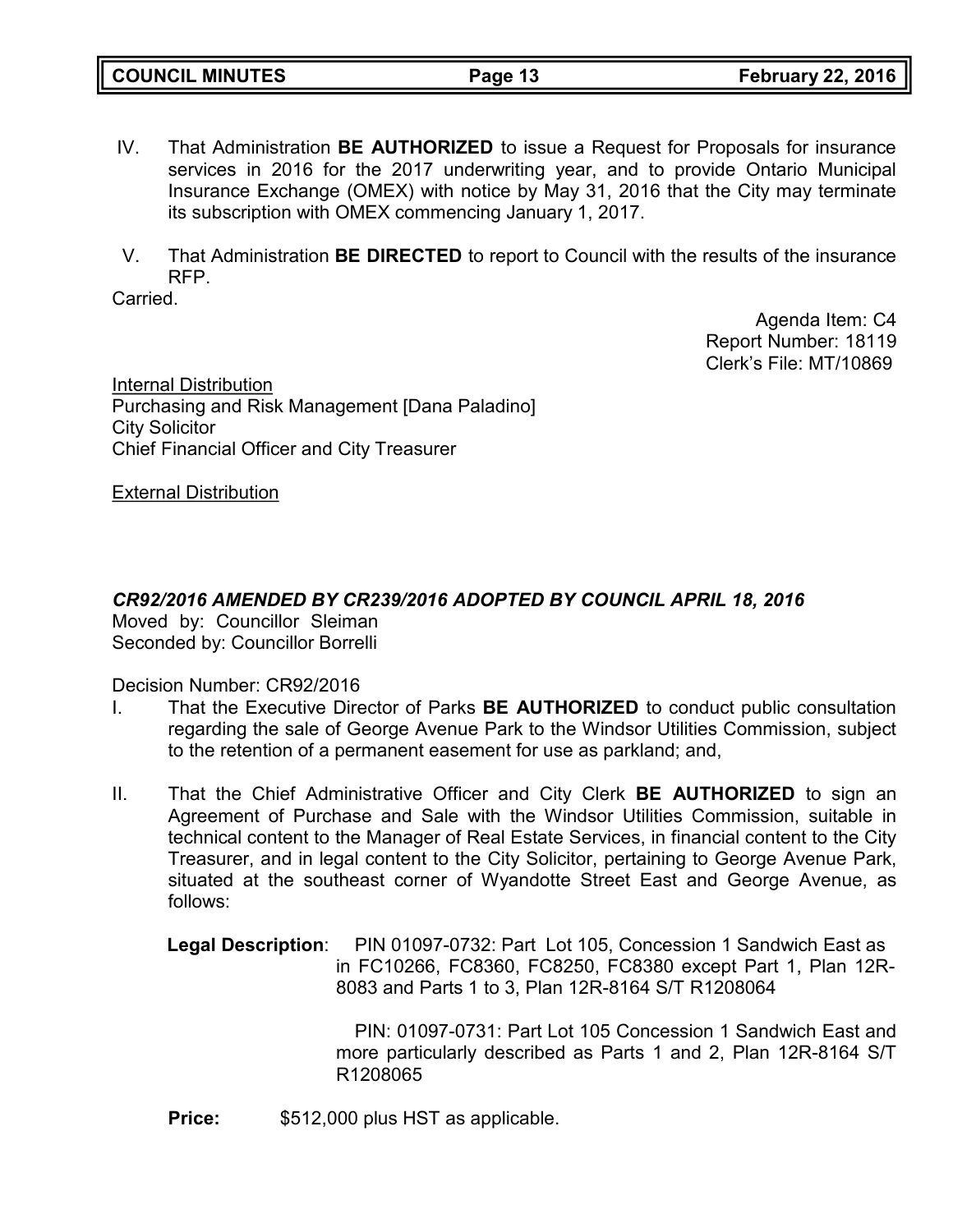| <b>COUNCIL MINUTES</b> | Page 14 | <b>February 22, 2016</b> |
|------------------------|---------|--------------------------|
|                        |         |                          |

**Conditions:** The City will retain an easement on all or part of the land described above, as determined by the City Solicitor and agreed between the parties, in favour of the City of Windsor for George Avenue Park, with the wording of said easement to be agreed as between the parties; and,

> The Windsor Utilities Commission shall, as part of the restoration of the site, be responsible for the following elements, at its own expense and in consultation with the Executive Director of Parks and in accordance with the park redevelopment plan:

- Site restoration with dry meadow seed mix (on on reservoir lid)
- Tree planting with Carolinian zone, site suitable species (densely planted off reservoir lid)
- Installation of AODA-compliant 10' perimeter trail
- 6 benches and bench pads
- 4 light standards (located off lid, adjacent trail

The Windsor Utilities Commission shall also pay to the City on closing the sum of \$56,000 to fund the contingency allowance for the construction of the playground and associated elements as outlined in the parkland redevelopment budget. The City may utilize this contingency allowance consistent with its usual practice in such projects, acting reasonably. At the closing of the project, any unused funding in this contingency allowance shall be calculated and returned to the Windsor Utilities Commission, without interest, in recognition of the intent to utilize the fund for contingency purposes.

Transaction to be completed no later than May 1, 2016

**Account**: Parkland Acquisition Fund 151.

III. That all transactions **BE COMPLETED** electronically, for the properties where it is available, pursuant to By-Law 366-2003 and that the Chief Administrative Officer and the City Clerk **BE AUTHORIZED** to execute all documents necessary to complete the transactions, as required, and that the City Solicitor or designate **BE AUTHORIZED** to execute documents standard to a real estate transaction.

Carried.

Agenda Item: C5 Report Number: 18093 Clerk's File: SR/11917

Internal Distribution Legal [Shelby Askin Hager, City Solicitor] Manager of Real Estate Services Executive Director of Parks City Engineer Chief Financial Officer and City Treasurer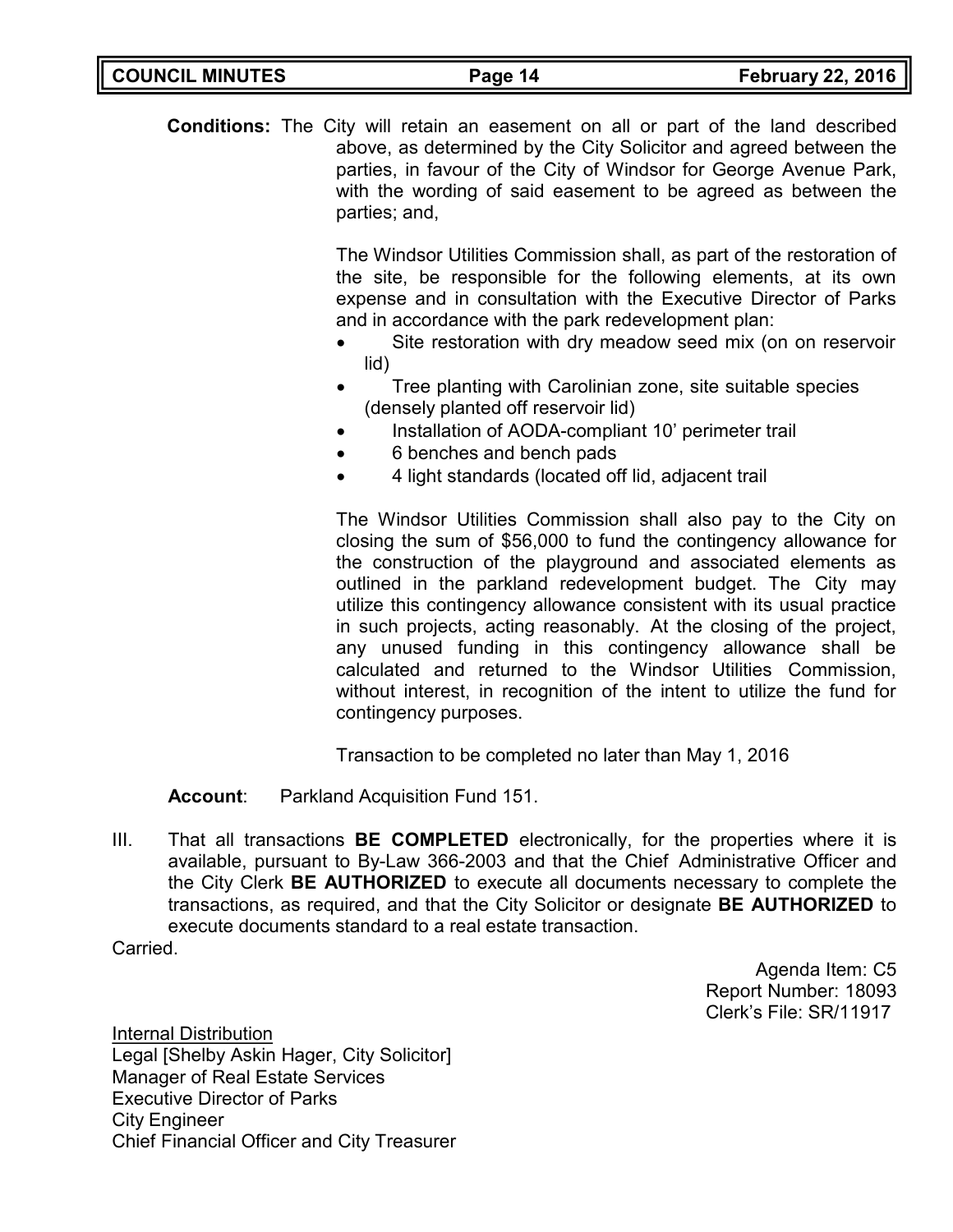# **COUNCIL MINUTES Page 15 February 22, 2016**

#### External Distribution

Enwin Utilities Ltd. – John Wlardarski, Enwin [jwlardarski@enwin.com](mailto:jwlardarski@enwin.com)

Moved by: Councillor Marra Seconded by: Councillor Borrelli

Decision Number: CR93/2016

**THAT** City Council **RELEASE** the \$400,000 in funding from the placeholder provision approved by Council as part of the 2016 Capital budget, and that those funds **BE ALLOCATED** evenly amongst the ten wards.

Carried.

Councillors Holt and Bortolin voting nay. Councillor Elliott was absent from the meeting when the vote was taken on this matter.

> Agenda Item: 6 Report Number: 18120 Clerk's File: AFB/12410

Internal Distribution Finance [David Soave] Chief Financial Officer and City Treasurer

External Distribution

Moved by: Councillor Kusmierczyk Seconded by: Councillor Sleiman

# Decision Number: CR94/2016

That the Chief Administrative Officer and City Clerk **BE AUTHORIZED** to sign the Green Municipal Fund agreement satisfactory in form to the City Solicitor, in financial content to the City Treasurer, and in technical content to the City Engineer, with the Federation of Canadian Municipalities (FCM) for the development of the Corporate Climate Action Plan and the Community Energy Plan for maximum funds of \$148,300, to **BE DEPOSITED** to Project ID 7159001.

Carried.

Agenda Item: 7 Report Number: 18114 Clerk's File: EI/10822

Internal Distribution Public Works [Karina Richters] City Engineer Senior Manager of Pollution Control Chief Financial Officer and City Treasurer City Solicitor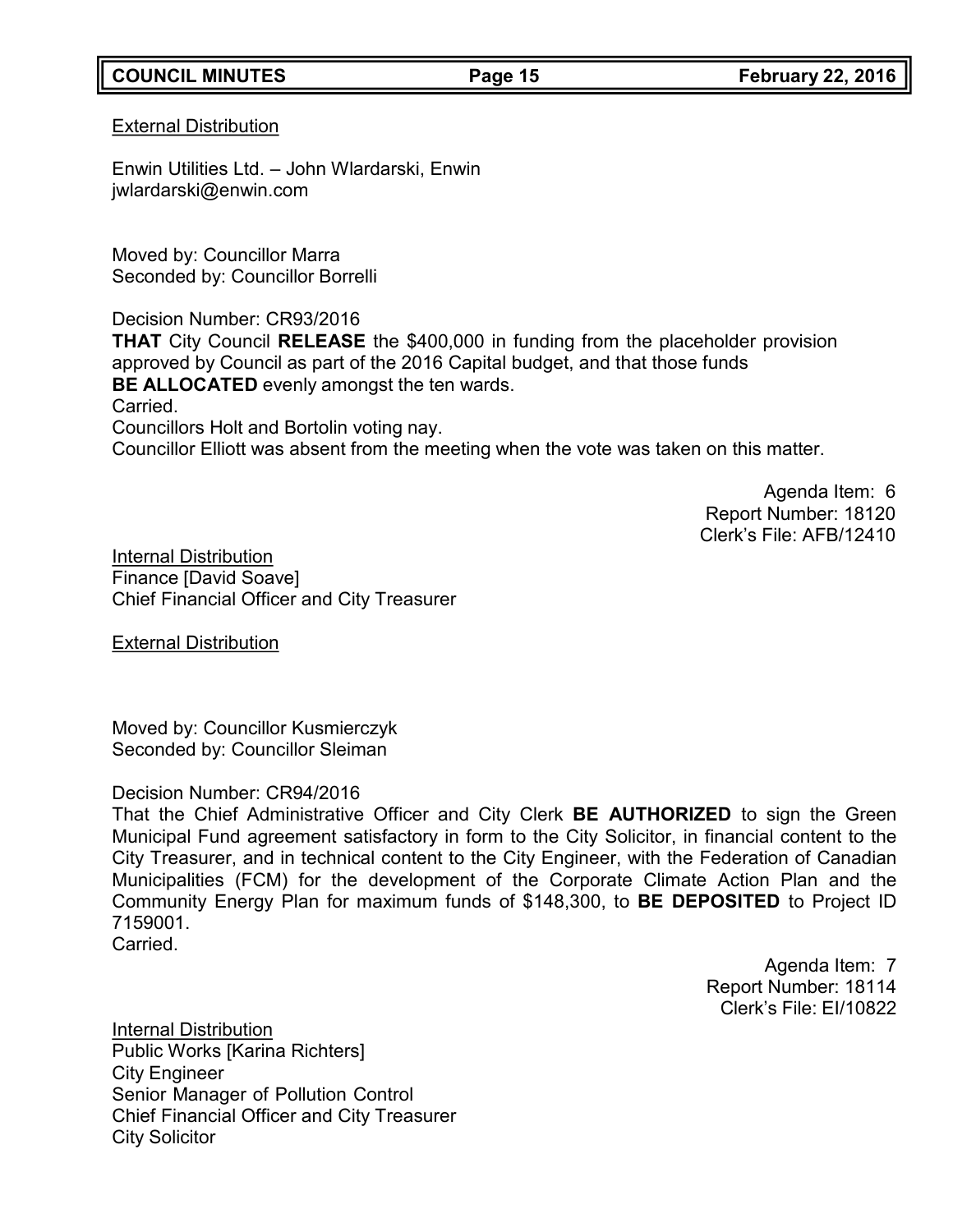External Distribution

David Hanna – [dhan96@hotmail.com](mailto:dhan96@hotmail.com)

# **CR95/2016 AMENDED BY CR465/2017 ADOPTED AUGUST 8, 2017**

Moved by: Councillor Kusmierczyk Seconded by: Councillor Sleiman

Decision Number: CR95/2016

I. THAT Council **ACCEPT** the bid from Green for Life in the amount of \$1,651,543/yr (amount already includes a discount of \$74,912 based on a combined bid,  $\sqrt{net of non-}$ recoverable HST√ √not including HST√) on tender #142-15 for the provision of bi-weekly recycling collection services in the City of Windsor, to begin on February 27, 2017; and

THAT the Chief Administrative Officer and City Clerk **BE AUTHORIZED** to sign an agreement with Green for Life for the provision of recycling collection services, which agreement shall be approved as to technical content by the City Engineer, financial content by the City Treasurer and Chief Financial Officer, and as to legal content by the City Solicitor; and

II. THAT Council **ACCEPT** the bid from Green for Life in the amount of \$66.81 per metric tonne (amount already includes a discount of \$0.96 per metric tonne based on a combined bid) for total estimated contract cost of \$3,474,120/yr (based on estimated 44,000 tonnes of garbage and 8,000 tonnes of yard waste, and  $\sqrt{net of non-recoverable}$ HST√ √not including HST√) on tender #143-15 for the provision of residential waste and yard waste collection services to begin November 18, 2017; and

THAT the Chief Administrative Officer and City Clerk **BE AUTHORIZED** to sign and agreement with Green for Life for the provision of residential waste and yard waste collection services, which agreement shall be approved as to technical content by the City Engineer, financial content by the City Treasurer and Chief Financial Officer, and as to legal content by the City Solicitor; and

III. THAT Council **APPROVE** a pre-commitment of the annualized cost of \$431,173 to the 2017 Operating Budget, and an additional annualized cost of \$571,066 to the 2018 Operating Budget for Environmental Services, to cover the cost of the increased tender pricing.

**Carried** 

Agenda Item: 8 Report Number: 18116 Clerk's File: EI/12444

Internal Distribution Public Works [Anne-Marie Albidone] City Engineer Executive Director of Operations Manager of Purchasing and Risk Management Chief Financial Officer and City Treasurer City Solicitor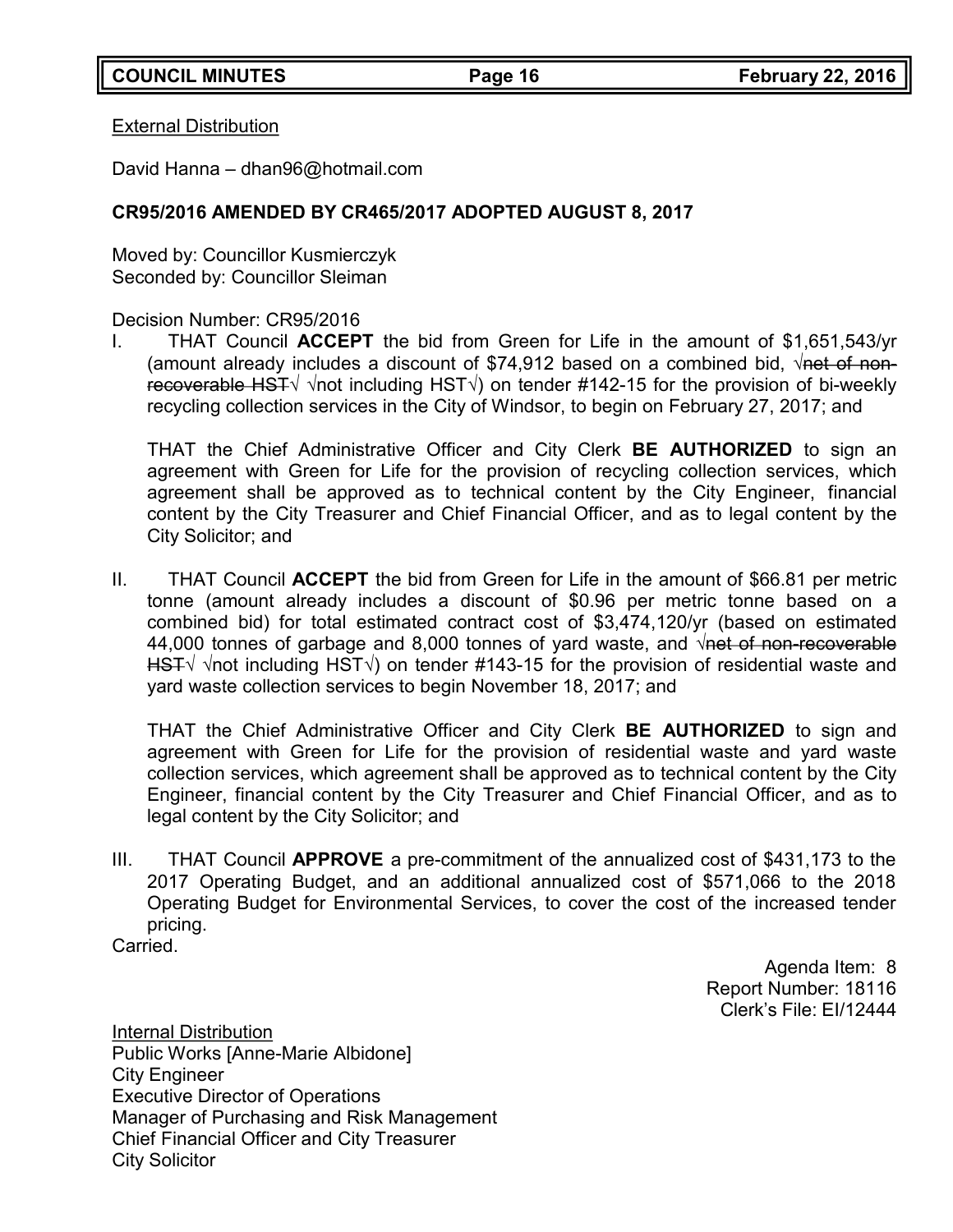External Distribution

| <b>CUPE Local 82</b>                     | 1576 Parent                         | local82@cupe82.ca         |
|------------------------------------------|-------------------------------------|---------------------------|
|                                          | Windsor, ON N8X 4J7                 |                           |
| <b>Green For Life</b>                    | 125 Villarboit Cres., Suite         | bhenderson@gflenv.com     |
|                                          | В                                   |                           |
|                                          | Vaughan, ON L4K 4K2                 |                           |
| Windsor<br><b>Disposal</b>               | 2700 Deziel Dr                      | mcoulson@wds-group.com    |
| Services Ltd                             | Windsor, ON N8W 5H8                 |                           |
| Miller Waste<br><b>Systems</b>           | 8050 Woodbine Ave                   | Brad.Harper@millergroup.c |
| Inc.                                     | Markham, ON L3R 2N8                 | a                         |
| Recycling Ltd. 1122 Pioneer Rd<br>Halton |                                     | Paulina.leung@emterra.ca  |
| <b>Dba</b><br>Emterra                    | Burlington, ON L7M 1K4              |                           |
| Environmental                            |                                     |                           |
| Waste<br>Canadian                        | 5425 Dixie Rd, Suite 15             | Cwm@bellnet.ca            |
| Management Inc                           | L <sub>4</sub> W<br>Mississauga, ON |                           |
|                                          | 1E6                                 |                           |
| Envrionmental<br>Rizzo                   | 2485 Ouellette Ave, Suite           | chuckir@rizzoservices.com |
| Services of Canada Inc.                  | 201                                 |                           |
|                                          | <b>N8X 1L5</b><br>Windsor, ON       |                           |

ABSTRACT – Budget File

Moved by: Councillor Sleiman Seconded by: Councillor Borrelli

# Decision Number: CR96/2016

That the report of the Executive Director of Housing and Children's Services dated February 17, 2016 entitled "Social Housing Electrical Efficiency Program (SHEEP) and the Social Housing Apartment Retrofit Program (SHARP)" **BE ACCEPTED**; and,

That the Executive Director of Housing and Children's Services **BE AUTHORIZED** to make the necessary submissions to secure funding and deliver Social Housing Electrical Efficiency Program (SHEEP) and the Social Housing Apartment Retrofit Program (SHARP); and,

That in the event the City of Windsor is allocated funds under the SHARP and/or SHEEP program(s) that the Executive Director **BE AUTHORIZED** to confirm to the Ministry of Municipal Affairs and Housing, that the City of Windsor as Service Manager will deliver the SHARP and/or SHEEP programs and further participate in and deliver any subsequent additional funding allocation from the Ministry of Municipal Affairs and Housing and/or provincial ministry having authority over the program(s) under the SHARP and/or SHEEP if such additional funding allocation becomes available; and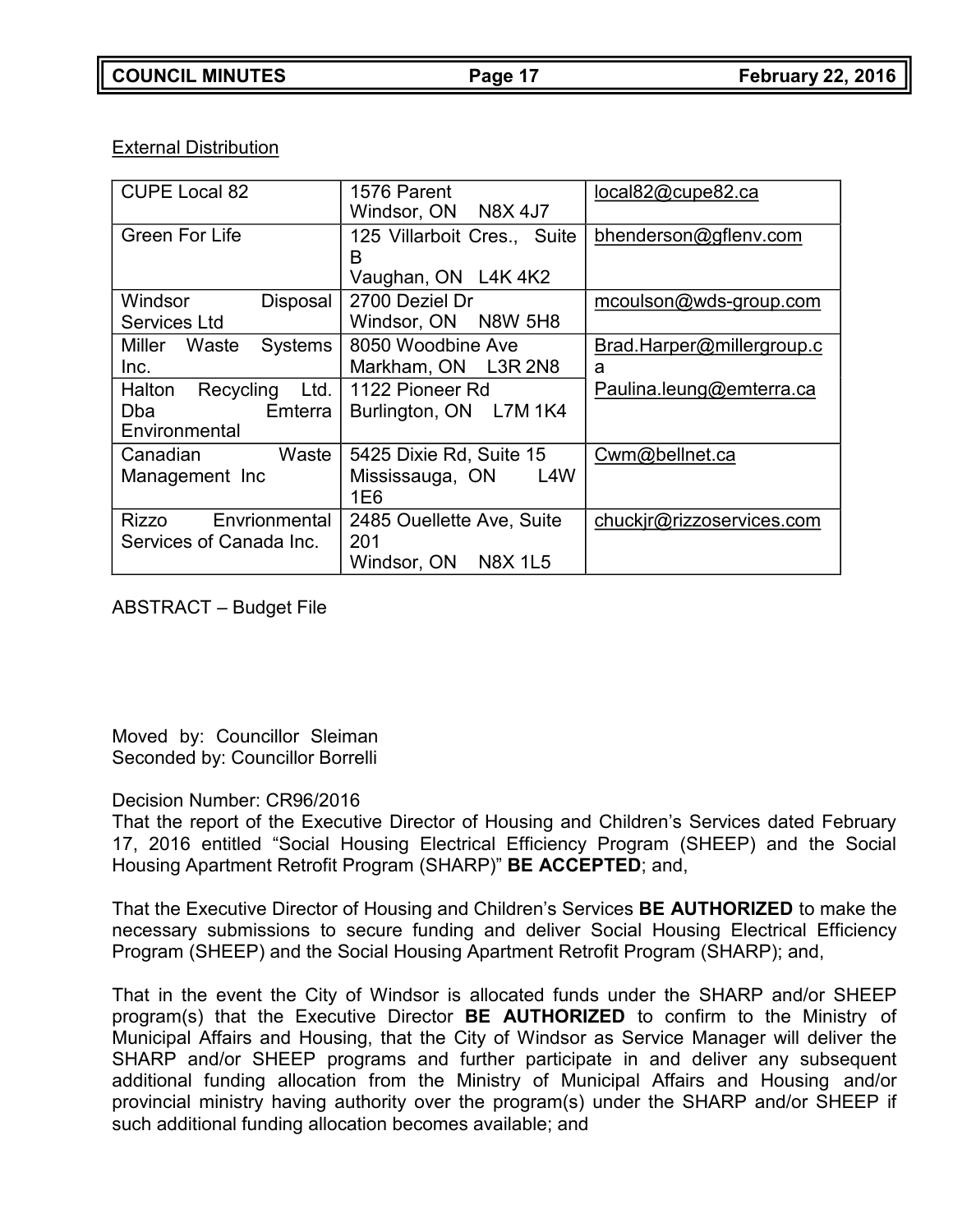| <b>COUNCIL MINUTES</b> | Page 18 | <b>February 22, 2016</b> |
|------------------------|---------|--------------------------|
|                        |         |                          |

That the Chief Administrative Officer and City Clerk or their authorized designates

**BE AUTHORIZED** to execute the Transfer Payment Agreements and any related amendments and extensions between the City of Windsor, including any current or subsequent related programs and related program extensions and the Ministry of Municipal Affairs and Housing and/or provincial ministry having authority over the program(s), provided that the Transfer Payment Agreements and any related amendments and extensions are in a form satisfactory to the City Solicitor, satisfactory in financial content to the City Treasurer, and in technical content to the Executive Director of Housing and Children's Services; and

That the Executive Director of Housing and Children's Services **BE AUTHORIZED,** throughout the duration of the SHARP and/or SHEEP and any subsequent extensions to take such actions required to implement, operationalize and manage the program, apply practical operational tasks and activity, approve projects, allocate funds, withdraw, negotiate and reallocate program funds, including re-allocation between different program components and program recipients, agencies and organizations to maintain and ensure compliance with program rules and criteria and/or to enable full take-up of program funds; and

That as the Community Development and Health Commissioner or their authorized designate **BE AUTHORIZED** to develop, execute, sign, amend, and terminate necessary program agreements and documents provided such agreements and documents comply with the governing program requirements and are in a form satisfactory to the City Solicitor; satisfactory in financial content to the City Treasurer and satisfactory in technical content to the Executive Director of Housing and Children's Services; and

That the Executive Director of Housing and Children's Services or their authorized designate **BE AUTHORIZED** to acquire resources and partner to deliver the SHARP and SHEEP programs, at a cost not to exceed the provincial funds provided by the Ministry of Municipal Affairs and Housing or any amounts allocated to the programs in the approved City budget in each respective year. Carried.

> Agenda Item: C9 Report Number: 18126 Clerk's File: SS/12451

Internal Distribution Community Development and Health Services [Debbie Cercone] Community Development and Health Commissioner Chief Financial Officer and City Treasurer City Solicitor

External Distribution

Brian Gregg, CAO, County of Essex [bgregg@countyofessex.on.ca](mailto:bgregg@countyofessex.on.ca)

**STANDING COMMITTEE RESOLUTIONS**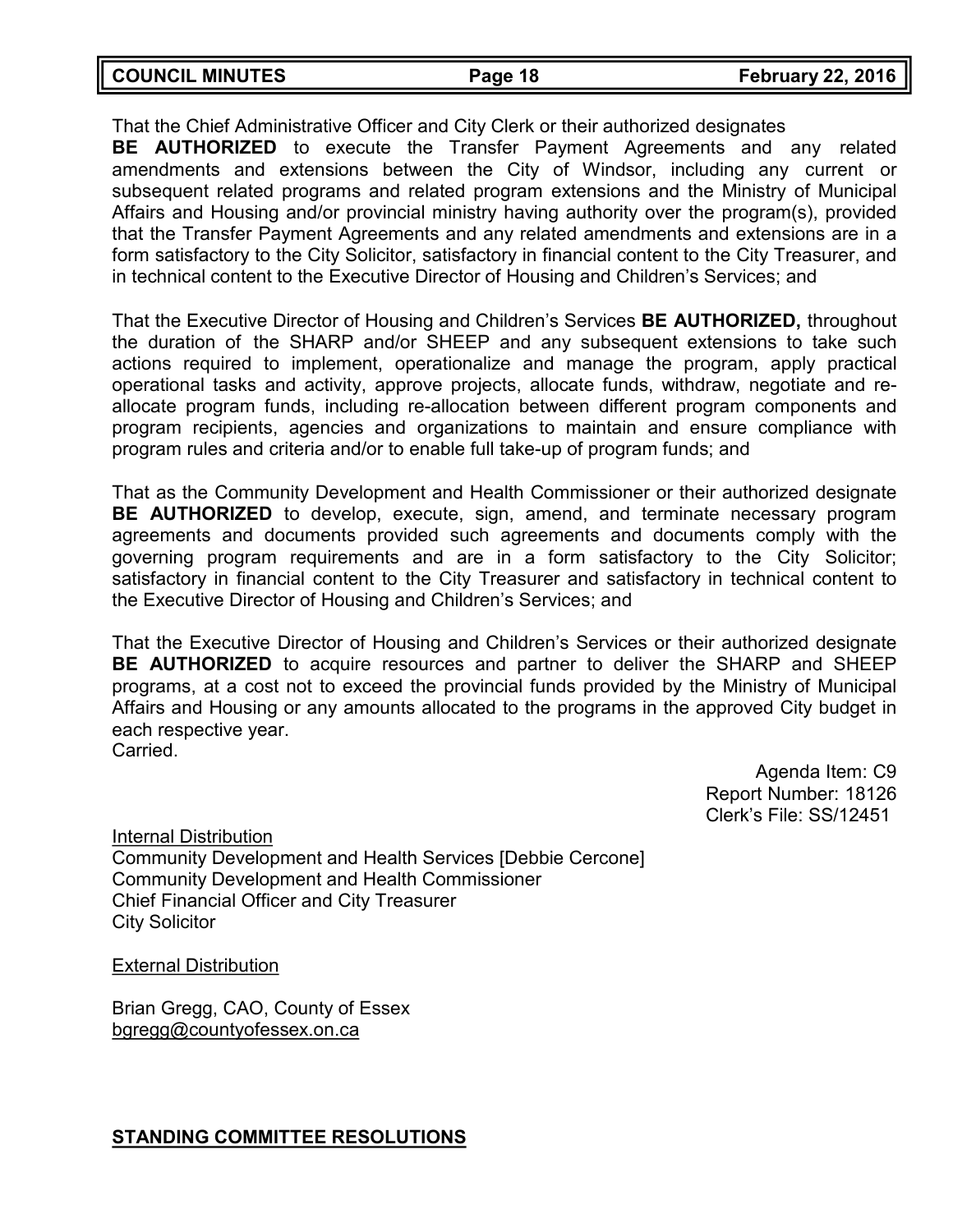Moved by: Councillor Sleiman Seconded by: Councillor Borrelli

Decision Number: CR97/2016

That Report No. 376 of the Social Development, Health & Culture Standing Committee of its meeting held February 3, 2016 regarding "Investment Plan with the Ministry of Municipal Affairs and Housing (MMAH) for the Community Homelessness Prevention Initiative (CHPI)" **BE ADOPTED** as presented.

Carried.

Report Number: S 16/2016 Clerk's File: GH/11710

**Internal Distribution** Community Development and Health Commissioner Manager, Housing Support Services [Lucy Sobczyk] Chief Financial Officer and City Treasurer Executive Director of Housing and Children's Services, Debbie Cercone Financial Planning Administrator, Nancy Jaekel City Solicitor

External Distribution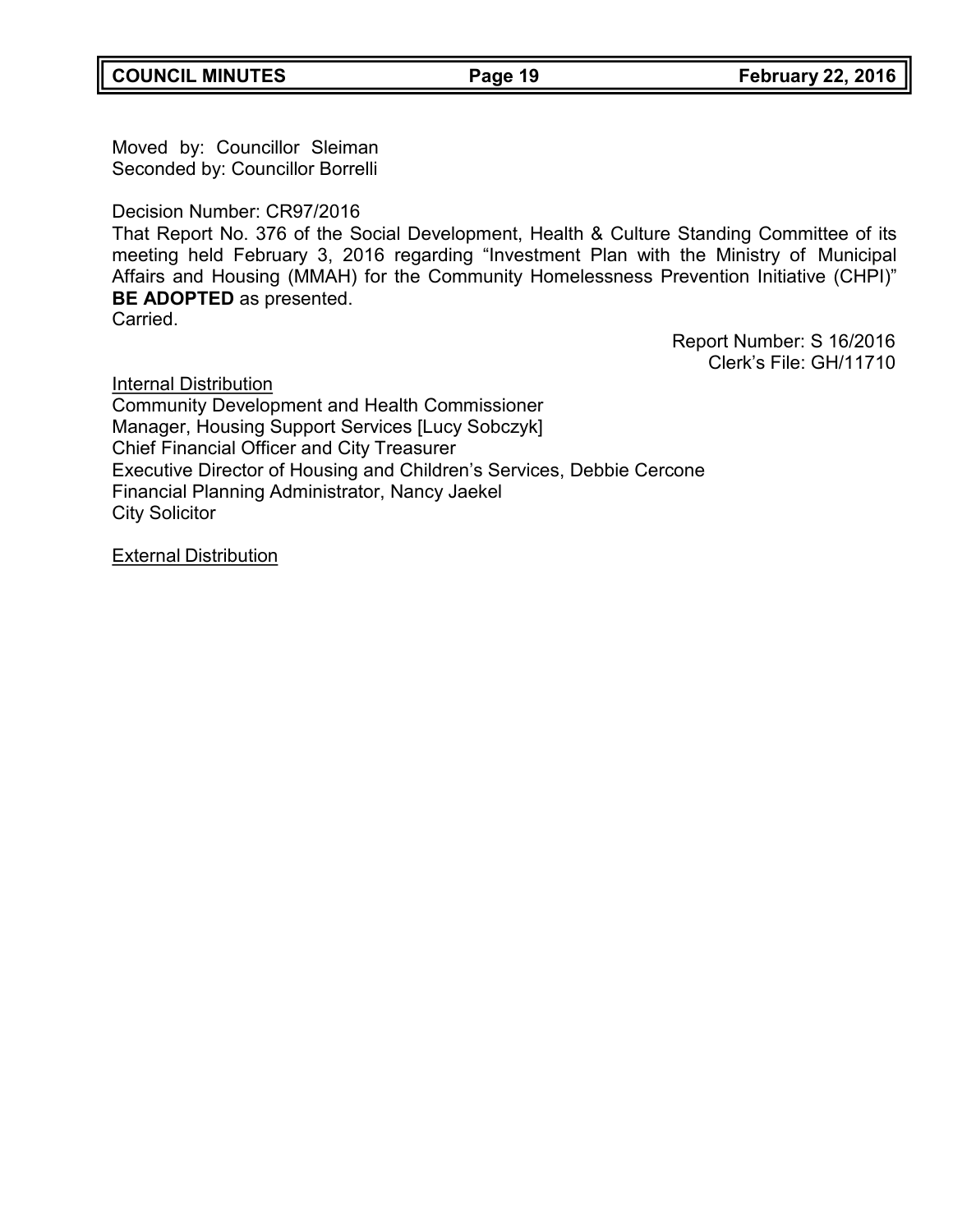# **ADOPTED by Council at its meeting held February 22, 2016 [CR97/2016]**

**/**AC Windsor, Ontario, February 22, 2016

REPORT NO. 376 of the SOCIAL DEVELOPMENT, HEALTH & CULTURE STANDING COMMITTEE of its meeting held February 3, 2016

Present: Councillor Ed Sleiman, Chair Councillor Paul Borrelli Councillor Rino Bortolin Councillor John Elliott

Absent: Councillor Jo-Anne Gignac

That the following recommendation of the Social Development, Health and Culture Standing Committee **BE APPROVED** as follows**:**

Moved by Councillor Borrelli, seconded by Councillor Elliott,

THAT the Community Development and Health Commissioner **BE AUTHORIZED** to **APPROVE** and **SUBMIT** a CHPI Investment Plan to the Ministry of Municipal Affairs and Housing to coincide with the Ministry fiscal plan for Windsor Essex provided that any submission, amendment or reallocation does not exceed the City's budgeted contributions to the program; and

THAT the Executive Director of Housing and Children's Services **BE AUTHORIZED** to **APPROVE** amendments to the CHPI Investment Plan and submit the amended Plan to the Ministry of Municipal Affairs and Housing over the program duration provided that any submission, amendment or reallocation does not exceed the City's budgeted contributions to the program; and

THAT the Executive Director of Housing and Children's Services **BE AUTHORIZED** throughout the duration of the CHPI to **RE-ALLOCATE** funds in year between the four different program components and program recipients, agencies and organizations to maintain and ensure compliance with program rules and criteria and/or to enable full take-up of program funds and/or to address local community needs provided that any submission, amendment or reallocation does not exceed the City's budgeted contributions to the program; and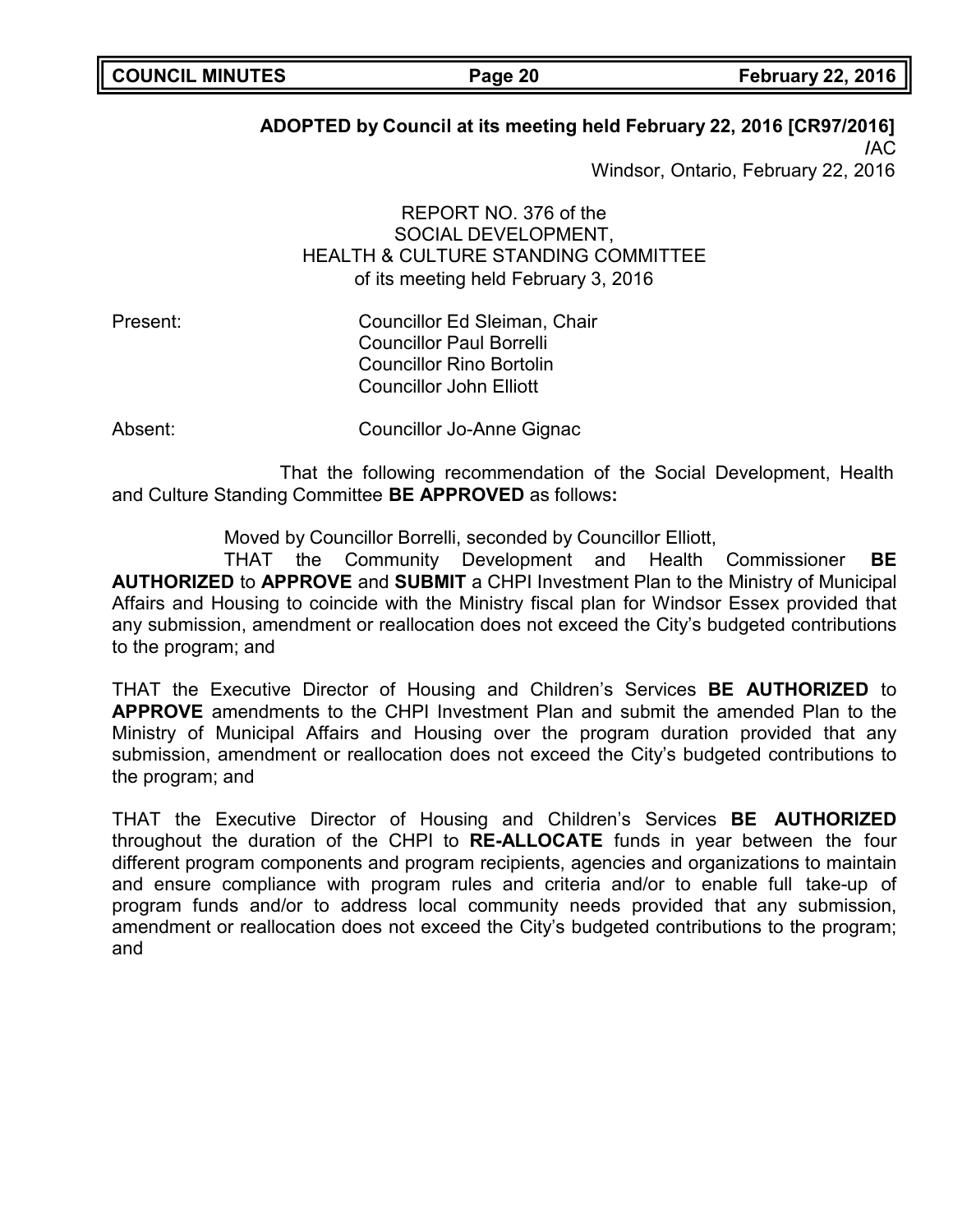| <b>COUNCIL MINUTES</b> | Page 21 | <b>February 22, 2016</b> |
|------------------------|---------|--------------------------|

THAT the Community Development and Health Commissioner **BE AUTHORIZED** to sign, amend, or terminate agreements with Purchase of Service agencies on behalf of the City in accordance with the existing criteria and any changed criteria established by the MMAH Agreement when guidelines become available, satisfactory in form to the City Solicitor, in technical content to the Executive Director of Housing and Children's Services and financial content to the City Treasurer and where the net city contribution does not exceed \$150,000 or \$1,000,000 gross. For Purchase of Service agreements that exceed a \$150,000 net city contribution or a \$1,000,000 gross contribution, that in addition to the Community Development and Health Commissioner that the Chief Administrative Officer **BE REQUIRED** to sign as a secondary authority.

Carried.

Councillor Bortolin discloses an interest and abstains from voting on this matter.

Clerk's Note: The report of the Manager, Housing Support Services dated January 11, 2016 entitled "*Investment Plan with the Ministry of Municipal Affairs and Housing (MMAH) for the Community Homelessness Prevention Initiative (CHPI)* is *attached* as background information.

**S 16/2016 GH/11710**

**CHAIRPERSON** 

SUPERVISOR OF COUNCIL SERVICES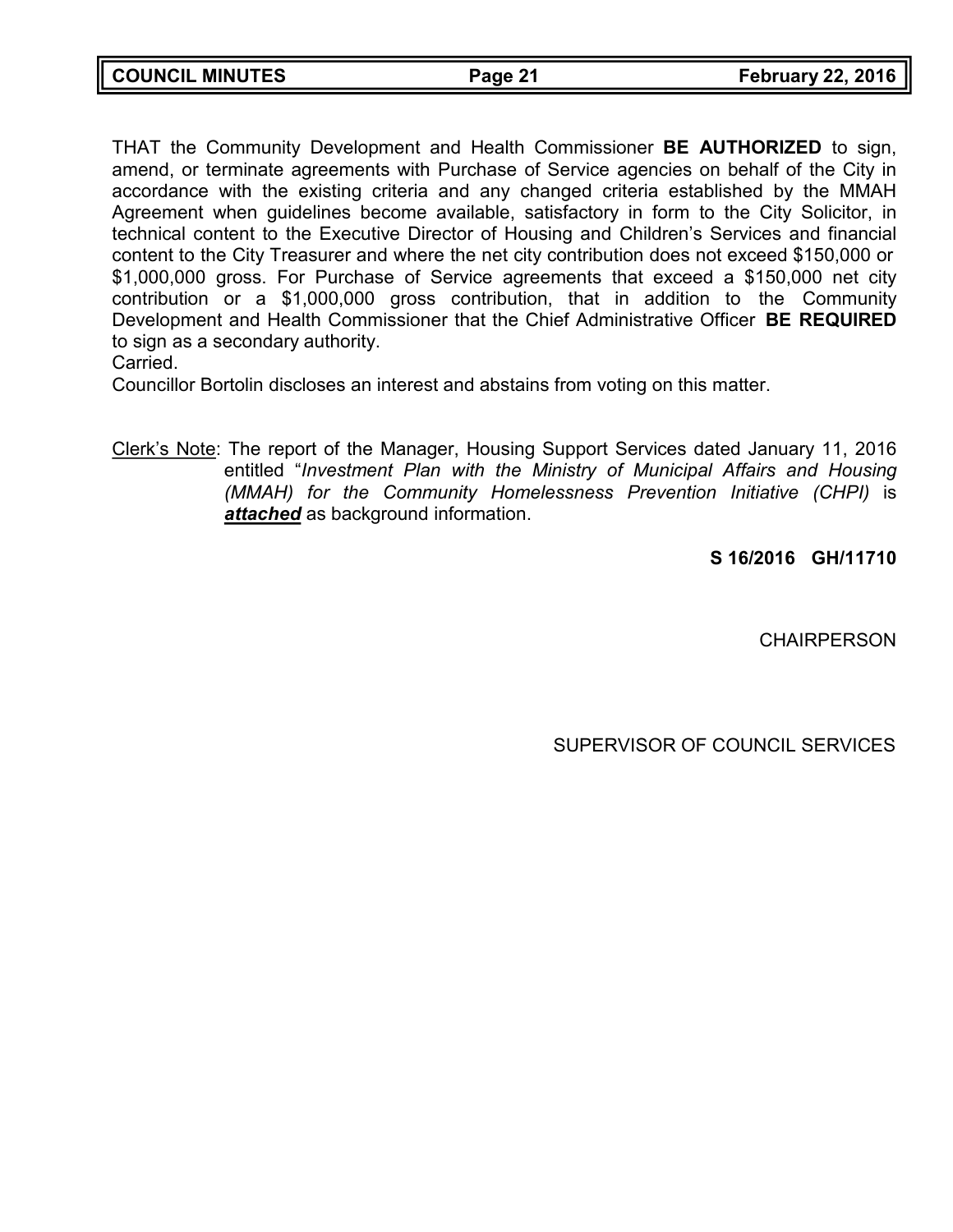|  | <b>COUNCIL MINUTES</b> |
|--|------------------------|
|--|------------------------|

**COUNCIL MINUTES Page 22 February 22, 2016**

**ADOPTED by Council at its meeting held February 22, 2016 [CR99/2016]** VC/bm

# **SPECIAL MEETING OF COUNCIL – IN CAMERA February 22, 2016**

### **Meeting called to order at: 5:30 p.m.**

### **Members in Attendance:**

Mayor D. Dilkens Councillor F. Francis Councillor J. Elliott Councillor C. Holt Councillor R. Bortolin Councillor B. Marra (arrives at 5:37 p.m.) Councillor J. Gignac Councillor P. Borrelli Councillor H. Payne Councillor E. Sleiman Councillor I. Kusmierczyk

#### **Also in attendance:**

H. Reidel, Chief Administrative Officer J. Payne, Community Development and Health Commissioner and Corporate Leader Social Development, Health, Recreation and Culture V. Critchley, City Clerk/Licence Commissioner and Corporate Leader Public Engagement and Human Resources O. Colucci, Chief Financial Officer/City Treasurer and Corporate Leader Finance and Technology (arrives at 5:31 p.m.)

- S. Askin-Hager, City Solicitor and Corporate Leader Economic Development and Public Safety
- C. Brown, CEO for YQG and WDTC/Corporate Leader of Transportation Services
- P. Brode, Senior Legal Counsel (Item 2)

**Verbal Motion is presented by Councillor Gignac, seconded by Councillor Francis,**

**that Rule 3.3 (c) of the** *Procedure By-law, 98-2011,* **BE WAIVED to add the following Agenda item:**

**3. Property matter – acquisition/disposition of land.**

**Motion Carried.**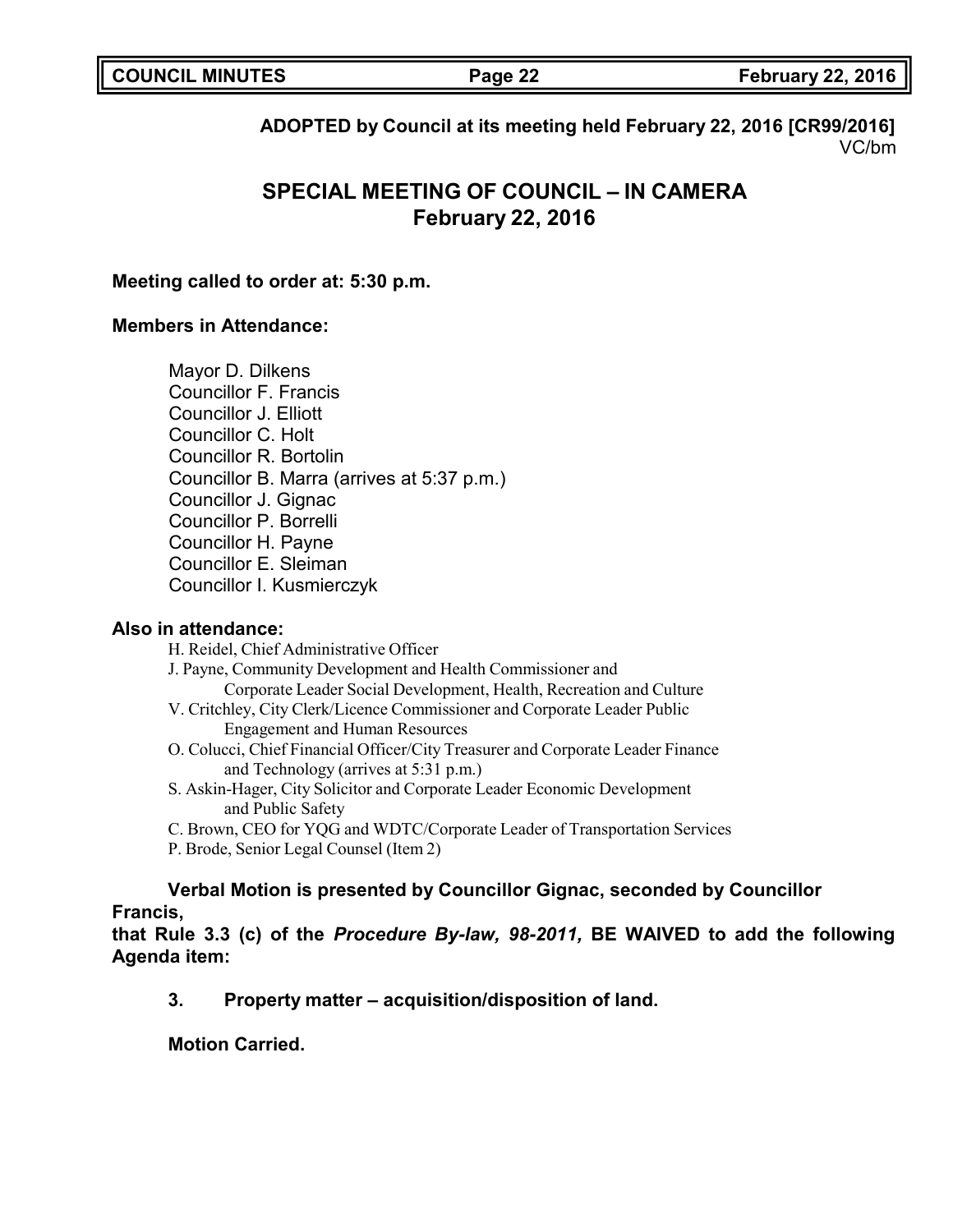| <b>SOUNCIL MINUTES</b> | Page 23 | <b>February 22, 2016</b> |
|------------------------|---------|--------------------------|
|                        |         |                          |

**Verbal Motion is presented by Councillor Francis, seconded by Councillor Sleiman,**

**to move in Camera for discussion of the following item(s); as amended:**

| Item No. | <b>Subject</b>                                               | Section - Pursuant                                              |
|----------|--------------------------------------------------------------|-----------------------------------------------------------------|
|          |                                                              | <b>Municipal</b><br>Act,<br>to<br>2001,<br><b>as</b><br>amended |
|          | <b>Property matter - lease</b>                               | 239(2)(c)                                                       |
| 2.       | Legal matter - litigation settlement                         | 239(2)(e)                                                       |
| 3.       | Property matter - acquisition/disposition of<br>land - ADDED | 239(2)(c)                                                       |

### **Motion Carried.**

#### **Declarations of Pecuniary Interest:**

None declared.

#### **Discussion on the items of business. (Items 1, 2 and 3)**

**Verbal Motion is presented by Councillor Sleiman, seconded by Councillor Kusmierczyk,**

**to move back into public session.**

**Motion Carried.**

#### **Moved by Councillor Elliott, seconded by Councillor Gignac,**

# **THAT the Clerk BE DIRECTED to transmit the recommendation(s) contained in the report(s) discussed at the In-Camera Council Meeting held February 22, 2016 directly to Council for consideration at the next Regular Meeting.**

1. That the recommendation contained in the in-camera report from the Asset/Lease Administrator, Manager of Real Estate Services, Chief Financial Officer/City Treasurer and Corporate Leader Finance and Technology and City Solicitor and Corporate Leader Economic Development and Public Safety respecting a property matter - lease **BE APPROVED**.

2. That the recommendation contained in the in-camera report from Senior Legal Counsel, City Solicitor and Corporate Leader Economic Development and Public Safety and Chief Financial Officer/City Treasurer and Corporate Leader Finance and Technology respecting a legal matter – litigation settlement **BE APPROVED**.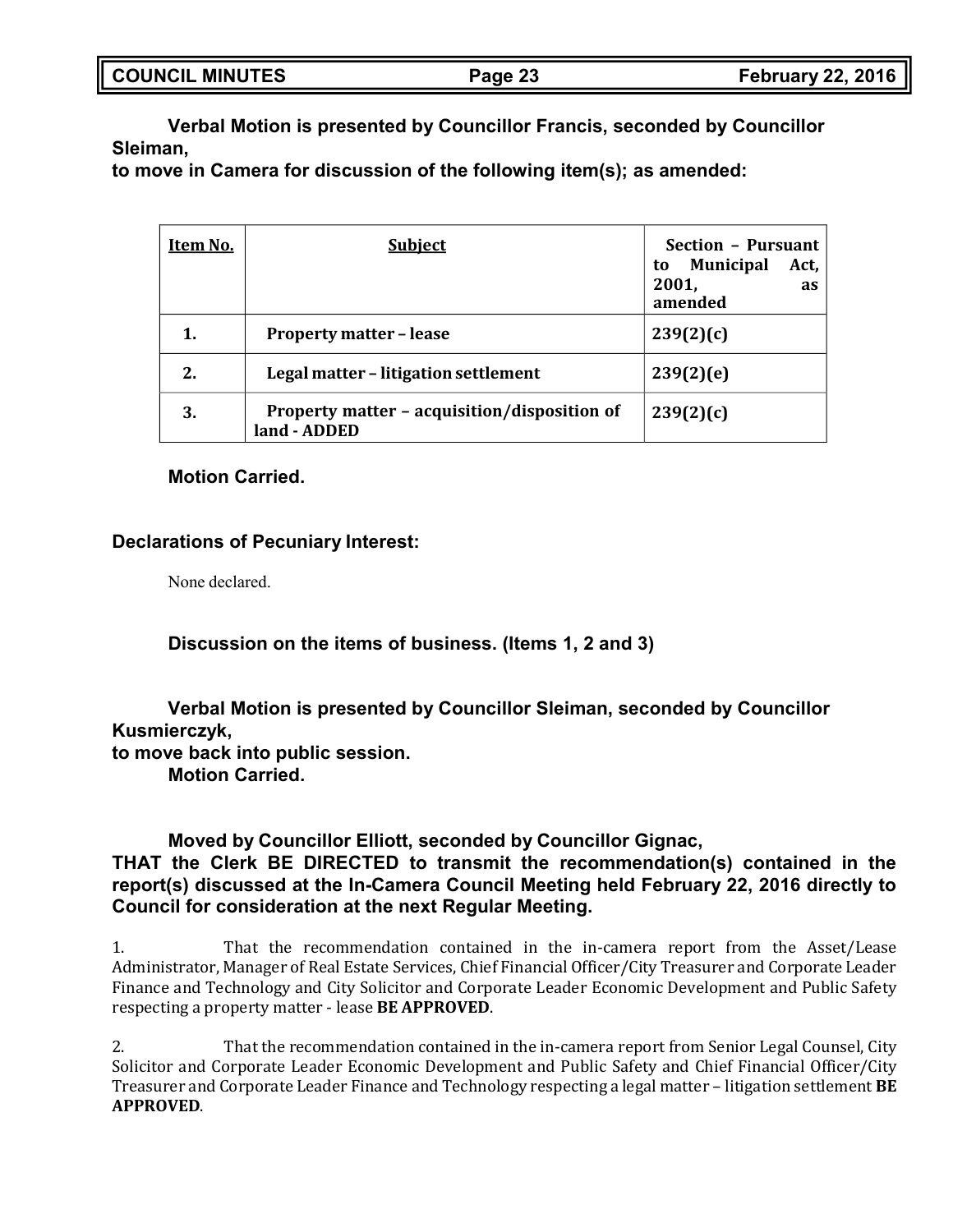3. That the confidential verbal report from the City Solicitor and Corporate Leader Economic Development and Public Safety regarding the acquisition/disposition of property **BE RECEIVED FOR INFORMATION**.

# **Motion Carried.**

**Moved by Councillor Marra, seconded by Councillor Payne, That the special meeting of council held February 22, 2016 BE ADJOURNED. (Time: 5:54 p.m.)**

**Motion Carried.**